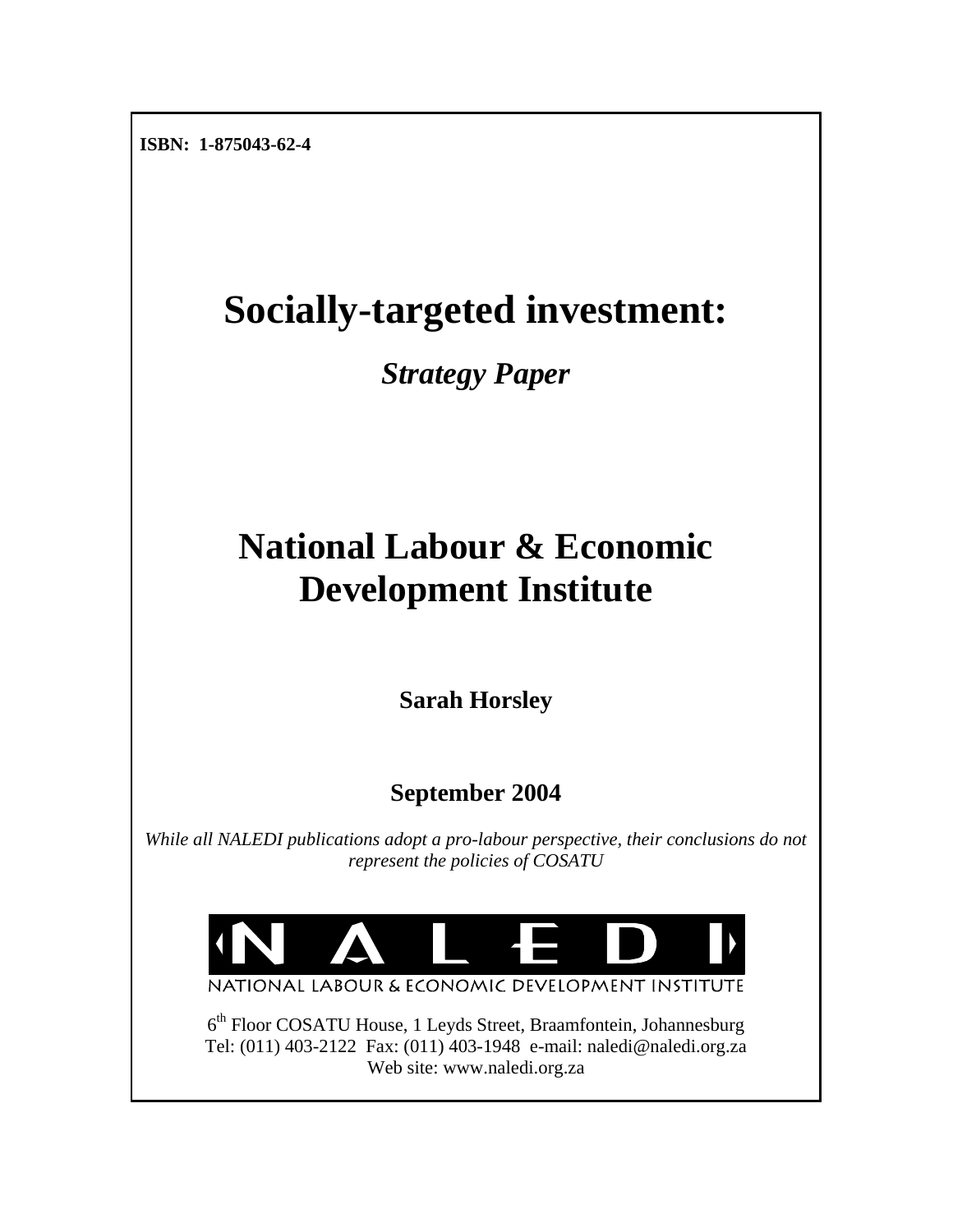#### **1. INTRODUCTION**

South Africa urgently needs investment that can boost development and address poverty. This paper focuses on socially-targeted investment, which has been the subject of ongoing negotiations particularly at the Growth and Development Summit in 2003. The goal of the paper is to propose an investment framework that promotes the creation of meaningful economic opportunities for working people and the poor in South Africa.

In June 2003, stakeholders from government, business, labour, and community participated in a Growth and Development Summit (GDS) hosted by the National Economic Development and Labour Council (NEDLAC). One outcome of the GDS was an agreement to increase investment to encourage growth and development. Section 3.1.4 of the GDS Agreement reads:

*The constituencies agree to encourage investors, including businesses (local, foreign, public and private), retirement funds, the life assurance industry, government, labour, and community organisations to work towards investing 5% of their investible income in appropriate financial instruments. 1*

In his State of the Nation Address in May 2004, President Thabo Mbeki reaffirmed that "we will engage our social partners to implement the decision taken at the Growth and Development Summit that 5% of the funds held by the institutional investors will be invested in the real economy."<sup>2</sup> The details of the GDS agreement are still being negotiated, including: (1) Who is responsible for contributing? (2) What is "investible income" (5% of what)? (3) What investments will best expand economic opportunity for poor people? (4) How should the process be administered and monitored?

As can be expected, consensus on the "who is to invest?" is relatively easier to reach than on "what is to be invested?" and "how to implement the investment?" Regarding the "who", representatives of business and labour both suggest that investors responsible for contributing to the 5% are in the financial sector, primarily pension funds and life assurers.<sup>3</sup> The question of "what" is somewhat more complicated since business predictably seeks to limit the scope of the agreement. The term "investible income" has been a contested phrase, often interpreted as aftertax profits by business and rejected by labour and government as too small of an amount to make much difference. Many in the NEDLAC process answer the "what" question by asserting that the amount should be 5% of the total assets of non-discretionary savings (i.e., long-term and shortterm assurers and government, private and self-administered pension and provident funds). In 2003, these assets totalled about R2 trillion, with 5% being about R100 billion. In any case, the Department of Finance is encouraging NEDLAC members to come up with a quantifiable variable. $4$ 

The purpose of this paper is to gather input from all stakeholders on the second two questions, specifically "what investments will best expand economic opportunity for poor people?" and "how should the process be administered and monitored?" The following section of the paper, Section 2, provides background on South Africa's historic lack of socially-targeted investment

<sup>&</sup>lt;sup>1</sup> National Economic Development and Labour Council (NEDLAC), *Growth and Development Summit Agreement*, Section 3: "Addressing the Investment Challenge," June 2003.

 $2$  President Thabo Mbeki, "State of the Nation Address," 21 May 2004.

<sup>&</sup>lt;sup>3</sup> Neva Makgetla, COSATU, interview with author, 15 July 2004; Dennis Dykes, NEDCOR, interview with author, 4 August 2004. Cas Coovadia of the Banking Council suggests that banks might also be included, and that eventually the grouping should be expanded to include other sectors of the economy. If this occurs, he suggests that the 5% amount should be determined on a sector-by-sector basis. Cas Coovadia, Banking Council, interview with author, 5 August 2004. 4

<sup>&</sup>lt;sup>4</sup> Elias Masilela, interview with author, 3 August 2004.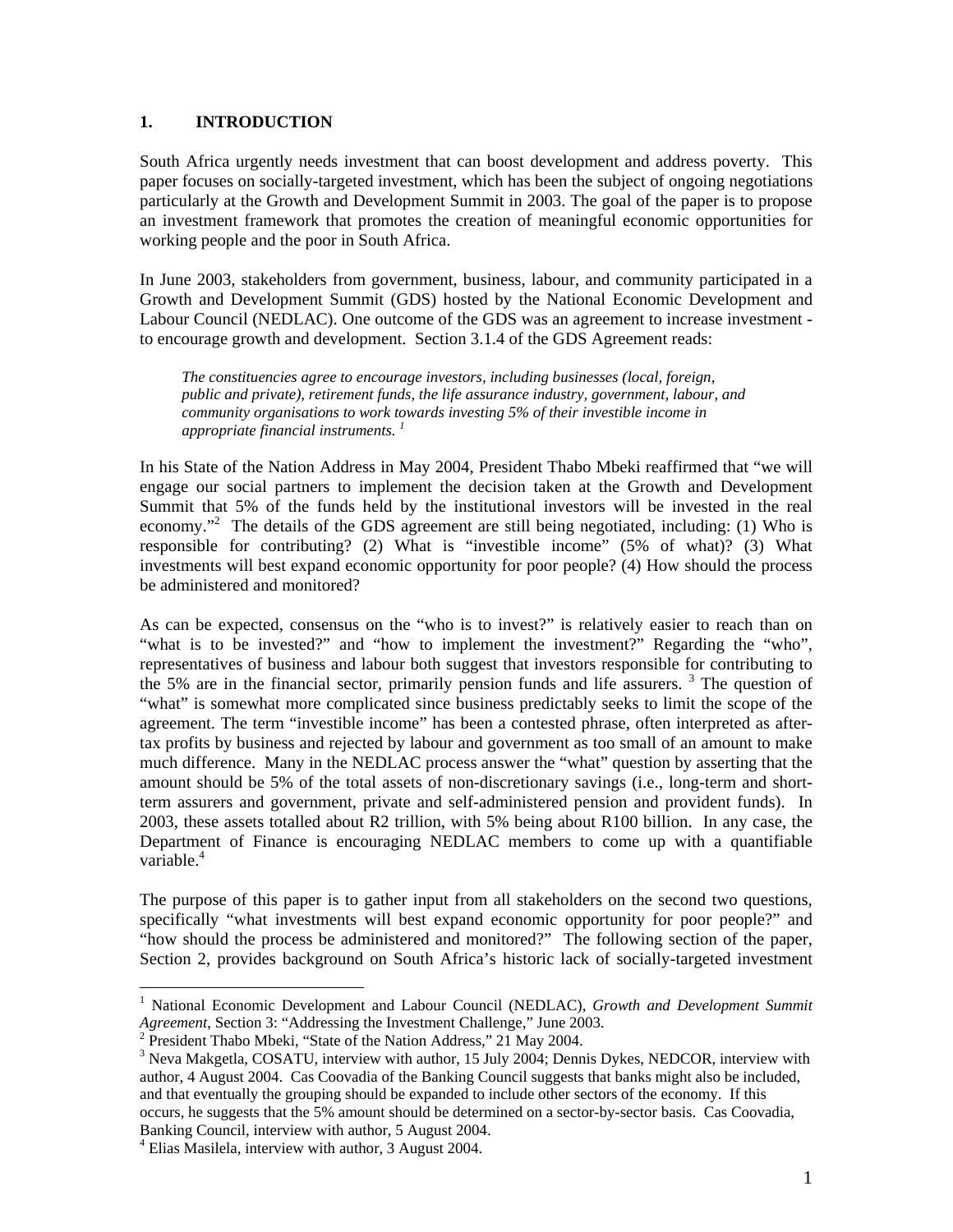and the structural poverty crisis that may be alleviated by such investment. Section 3 presents several types of infrastructure and productive investments and evaluates them according to social impact, financial return, and implementation issues. Section 4 describes three possible methods of administering the investment initiative and compares them based on criteria including transparency and accountability, local/community participation, and implementation feasibility. The fifth and final section offers recommendations and conclusions.

## **2. CYCLE OF LOW INVESTMENT, LOW GROWTH, AND POVERTY**

#### **2.1 Lack of Socially-Targeted Investment in South Africa**

South Africa currently has insufficient investment targeted toward development needs. Evaluating South African Reserve Bank data, economist Simon Roberts notes that "at 14,7% of GDP in 2001, the country's ratio of gross fixed capital formation to gross domestic product [i.e. rate of investment] was at its lowest level for more than twenty years."<sup>5</sup> Related to this, South Africa's GDP grew by only 1.9% between 1990 and 1999, compared to an average of 3.5% for other middle-income countries. 6

South Africa's investment problem is partially due to the Apartheid system, which deliberately underinvested in the social and economic needs of the majority of the population. However, the last ten years have not seen an adequate increase in socially-targeted investment. In the mid- to late-1990s, the South African government assumed that macroeconomic stabilisation would by itself encourage investment. The tight monetary policy practised under the Growth, Employment, and Redistribution (GEAR) programme did stabilise some aspects of the economy, primarily the budget deficit and inflation. However, it also raised interest rates, which increased the cost of borrowing, and subsequently reduced investment. The exchange rate also fluctuated considerably, creating high levels of uncertainty. A problematic cycle was created, in which low investment reinforced low growth levels, and low growth in turn discouraged investors.<sup>7</sup>

Socially-targeted investment has been hit especially hard. Despite claiming some success in connecting people with water, electricity and other basic services, the government admits to a large infrastructure investment backlog.  $\delta$  Moreover, the private sector has been dominated by a short-term focus on investments that deliver a quick profit.

Investors have historically not developed systems to evaluate the probability of repayment from smaller businesses, underdeveloped sectors, and other projects that might create jobs or other positive social impacts over time. With less information about whether such a project will default, financial returns on these projects are far more uncertain, and investors have been unwilling to take the risk of investing in these areas.  $9$  Thus the socially responsible investment (SRI) firm Futuregrowth Asset Management reports that in South Africa, socially-targeted investment comprises about 1% of the entire investment industry, far behind countries like the United States, in which SRI funds make up 12% of the investment industry.  $10^{10}$ 

 $\overline{a}$ 

Futuregrowth notes that in South Africa SRI consists of two categories: (1) ethical investment, which

<sup>&</sup>lt;sup>5</sup> Roberts, pages 2-3. By contrast, 40% of China's GDP is fixed investments, says Duma Gqubule of the Black Economic Empowerment Commission. Duma Gqubule, phone interview with author, 16 July 2004. 6

<sup>&</sup>lt;sup>6</sup> Simon Roberts, "Analysis of Investment Needs for Development: Investment and the Financial System," March 2003, page 3.

Black Economic Empowerment Commission*, BEE Com Report,* 2001, page 10. 8

 $^8$  Elias Masilela, Department of Finance, interview with author, 3 August 2004. 9 Roberts, pages 5-6.

 $^{10}$  Lisa Christodoulou, Futuregrowth Asset Management, interview with author, 2 August 2004.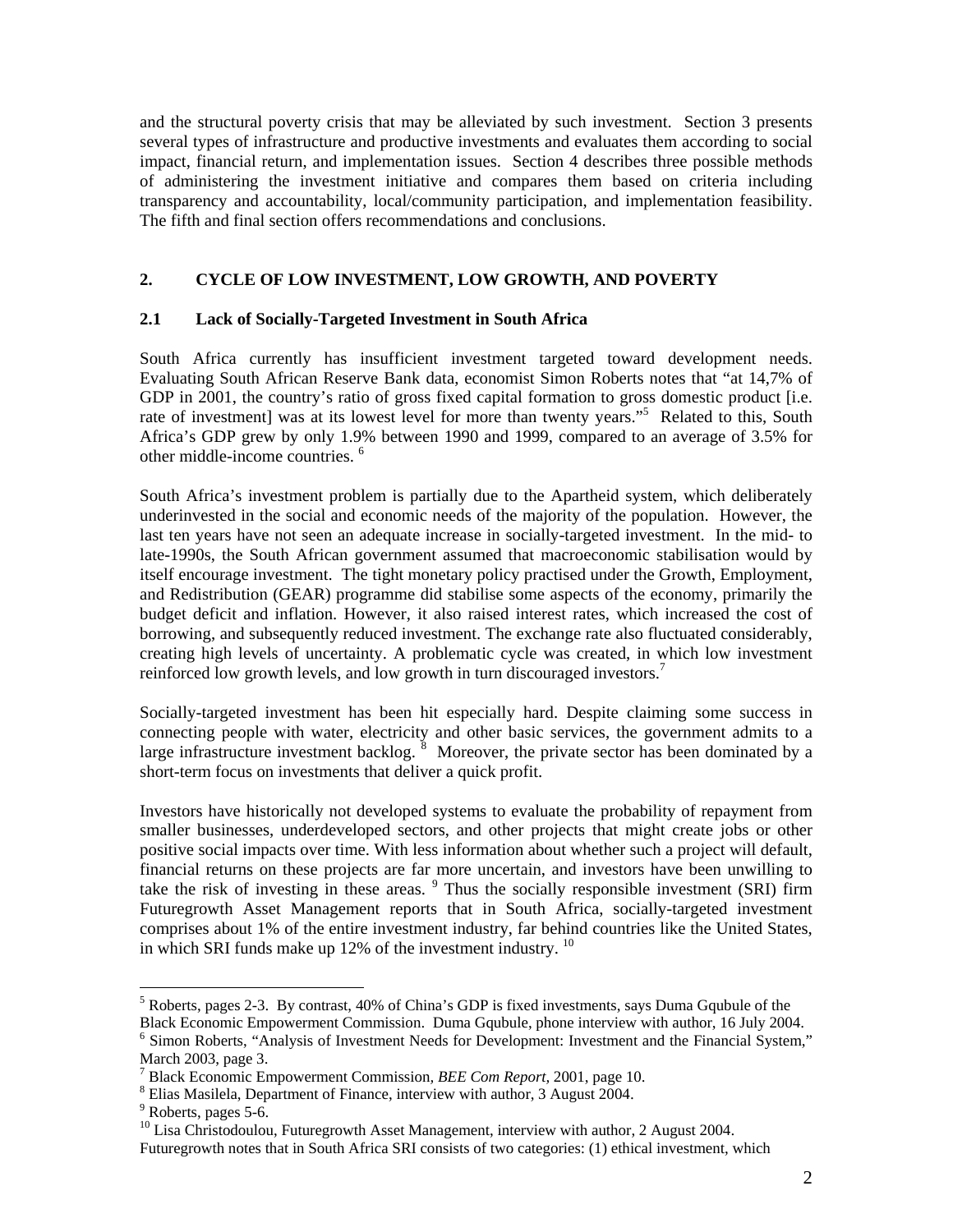Although South Africa's private pension and insurance sectors are estimated to be the largest in the world relative to gross national product,<sup>11</sup> these sectors have also eschewed long-term investment, perceiving it as too risky, even though recently these investors have also been generating poor financial returns on their short term investments.

## **2.2 Poverty and Inequality**

One of the disturbing results of this "short-termism" is continuing poverty, inequality and unemployment. The government has made strides in extending the "social wage" – free or subsidised basic services and housing – to thousands of people. However, almost half of South Africa's population (about 22 million people) remains impoverished.<sup>12</sup>

Short-sighted investment has also failed to correct the huge economic disparities created by colonialism and Apartheid. In 2001 South Africa was among the 50 wealthiest countries, with a per capita annual income of \$11,240 corrected for purchasing power parity. However, in the same year, South Africa was ranked  $111<sup>th</sup>$  out of 175 nations on the Human Development Index (HDI), which is a composite of life expectancy, education, and standard of living. 13

Certain groups suffer disproportionately from poverty. In 1995, 65% of individuals lived below the poverty line in rural areas, compared to  $22\%$  of urban dwellers.<sup>14</sup> Women and female-headed households also face higher poverty rates, due to factors including lower wages and job discrimination, minimal access to assets, and responsibility for reproductive labour, such as childcare and household work.<sup>15</sup>

## **2.3 Unemployment**

Lack of long-term and productive investment has also exacerbated a structural unemployment problem.<sup>16</sup> The colonial and Apartheid regimes contributed to the unemployment crisis by promoting capital-intensive production processes and the underdevelopment of skills of the vast majority of the population. Since the fall of Apartheid, tight monetary policy and rapid trade liberalisation have contributed to job losses and a shift toward worse-paying and informal sector employment.

South Africa's official and expanded unemployment rates are  $28,2\%$  and  $41,8\%$  respectively. <sup>17</sup> Among the unemployed in September 2003, almost 60% have never been employed. A

includes environmental, religiously screened, and corporate governance; and (2) development investment,

 $11$  Taylor Committee, Department of Social Development, "Transforming the Present - Protecting the Future. *Draft Consolidated Report*. Report of the Committee of Inquiry into a Comprehensive System of Social Security for South Africa," 2002, page 93.

<sup>&</sup>lt;sup>12</sup> Charles Meth and Rosa Dias, "Increases in Poverty in South Africa, 1999-2002" in *Development* Southern Africa Volume 21, Number 1, March 2004, especially pages 70 and 83.

<sup>&</sup>lt;sup>13</sup> UNDP 2002; Leibbrandt, Woolard, and Bhorat found that just 6% of the nation's population acquires over 40% of the income. M. Leibbrandt, H. Bhorat, and I. Woolard, "Household Inequality and the Labor<br>Market in South Africa," in *Contemporary Economic Policy*, 2001, Volume19, pages 73-86.

<sup>&</sup>lt;sup>14</sup> Leibbrandt, Woolard, and Bhorat, 2001; 1995 Income and Expenditure Survey.<br><sup>15</sup> James Heinz, "Poverty and Economics in South Africa," NALEDI, 1995, pages 2 and 24-25; Dorrit R. Posel, "Who Are the Heads of Household, What Do They Do, and Is the Concept of Headship Useful? An Analysis of Headship in South Africa," Development Southern Africa Vol. 18, No. 5, Dec 2001, page 669. <sup>16</sup> In his paper, "Poverty and Economics in South Africa," James Heinz defines structural unemployment as

<sup>&</sup>quot;unemployment which cannot be explained by the periodic growth and contraction of an economy." James Heinz, page 22.<br><sup>17</sup> Statistics South Africa, Labor Force Survey – September 2003. March 2004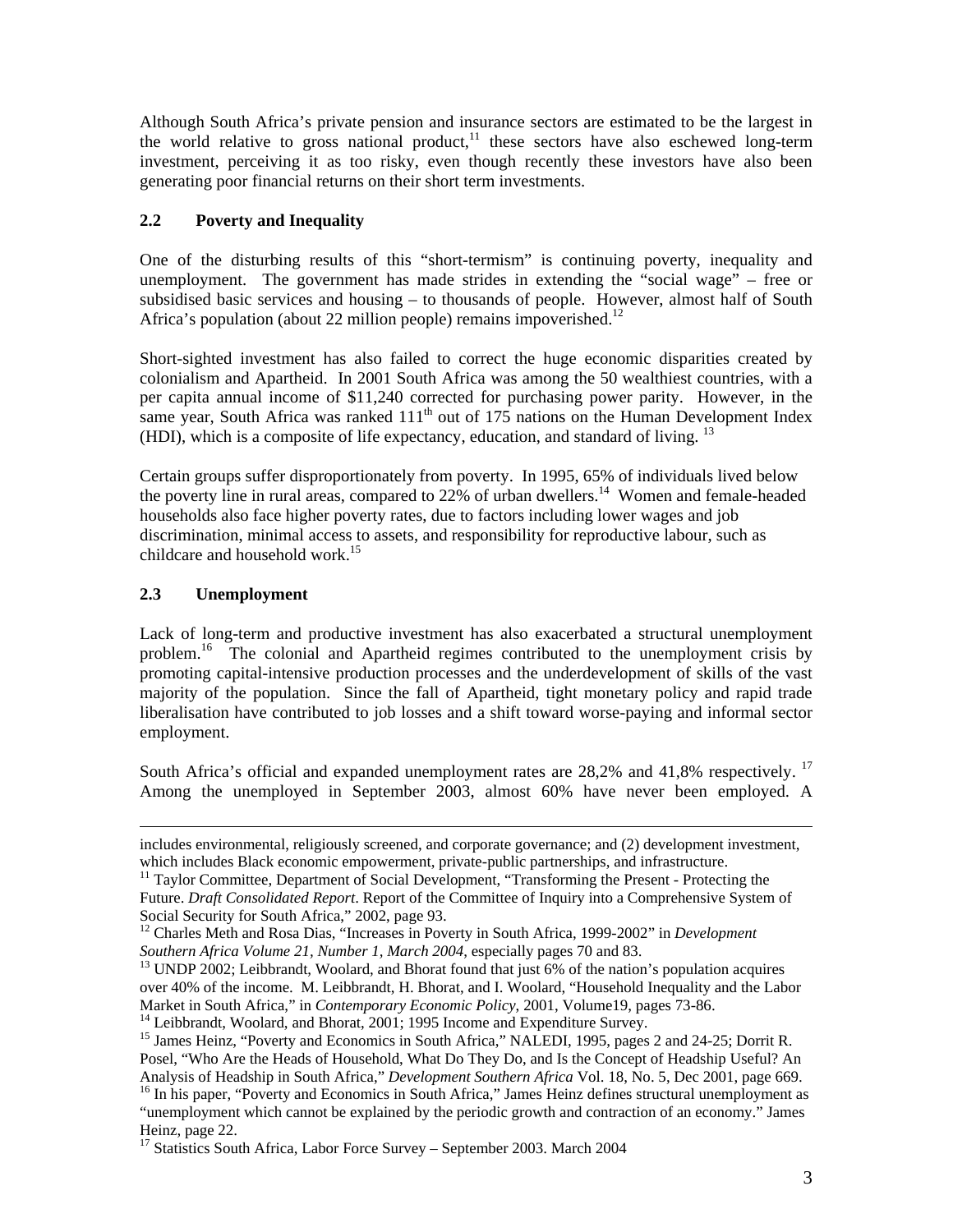comparison to other middle income countries, which have an average jobless rate of under 10%, confirms the structural nature of South Africa's unemployment problem. <sup>18</sup>

## **2.4 Coping Strategies**

With the assistance of family, community, and government, people have developed a number of strategies to cope with extreme poverty. These coping mechanisms include:

- Private transfers, also known as remittances, through which poor people provide financial assistance to each other.
- Public transfers, i.e., measures taken by the government to alleviate poverty, such as old age pensions, disability grants, and child support grants. <sup>19</sup>
- Employment in the informal economy and through casual work. Development economists emphasise the limits of the informal sector, including low incomes, poor working conditions, and lack of government regulation.<sup>20</sup>
- Migration to other geographic areas, including cities.  $21$

These coping mechanisms do not offer people sufficient assets and stability to take risks such as starting small businesses or other economic activities. In short, these strategies alone will not address poverty and structural unemployment for the long term.

## **2.5 A Different Way – Shifting the Focus toward the Long-Term**

Through the GDS Agreement on investment ("The 5% Initiative"), the parties have acknowledged that growth and development requires increased access to financial and economic resources for the majority. Correspondingly, enhanced majority access requires a shift away from a short-term investment focus. This shift need not compromise private sector interests or the interests of workers whose retirement capital is tied up in these funds. Investment managers and others emphasise that well-managed and diverse portfolios of socially responsible investments  $(SRI)$  can deliver above-average financial returns.<sup>22</sup>

Moreover, members of the private sector recognize that if they do not invest in long-term infrastructure and other needs now, they may not have a well-functioning economy in several years time. Cas Coovadia of the Banking Council stresses that investing for the long-term should be promoted as a major opportunity for the business sector. Investing in what he calls "transformational infrastructure" is shifting from "business as usual" to "doing business in a different way," by investing in long-term profitability.  $^{23}$ 

<sup>&</sup>lt;sup>18</sup> World Bank 2003, cited in People's Budget Campaign, page 4.

<sup>&</sup>lt;sup>19</sup> In their paper, "Trends in Living Conditions and Satisfaction Among Poorer Older South Africans," Valerie Møller and Richard Devey note that the 1998 October Household Survey reveals that three-quarters of older black households reported receiving income from a state old-age pension. Valerie Møller and Richard Devey, "Trends in Living Conditions and Satisfaction Among Poorer Older South Africans: Objective and Subjective Indicators of Quality of Life in the October Household Survey," in *Development Southern Africa*, Vol. 20 No. 4, Oct 2003, page 469.<br><sup>20</sup> Richard Haines and Geoffrey Wood, "Unemployment, Marginalisation and Survival in Greater East

London," in *Development Southern Africa*, Vol. 19, No. 4, Oct 2002, pages 577-579; Heinz, page 27. <sup>21</sup> Haines and Wood, page 578. Haines and Wood stress that the structurally unemployed are often

reluctant to migrate in search of work, because of their need to stay close to social support networks.<br><sup>22</sup> Andrew Canter, Futuregrowth, interview with author, 2 August 2004; Karl Gostner, "Socially

Responsible Investment in South Africa," March 2004, page 11.<br><sup>23</sup> Cas Coovadia, interview with author, 5 August 2004. Dennis Dykes agrees that a large benefit of the 5% Initiative is that it will help investors to look with new eyes at socially-targeted investment, and see that it can have both financial and social returns. Dennis Dykes, interview with author, 4 August 2004.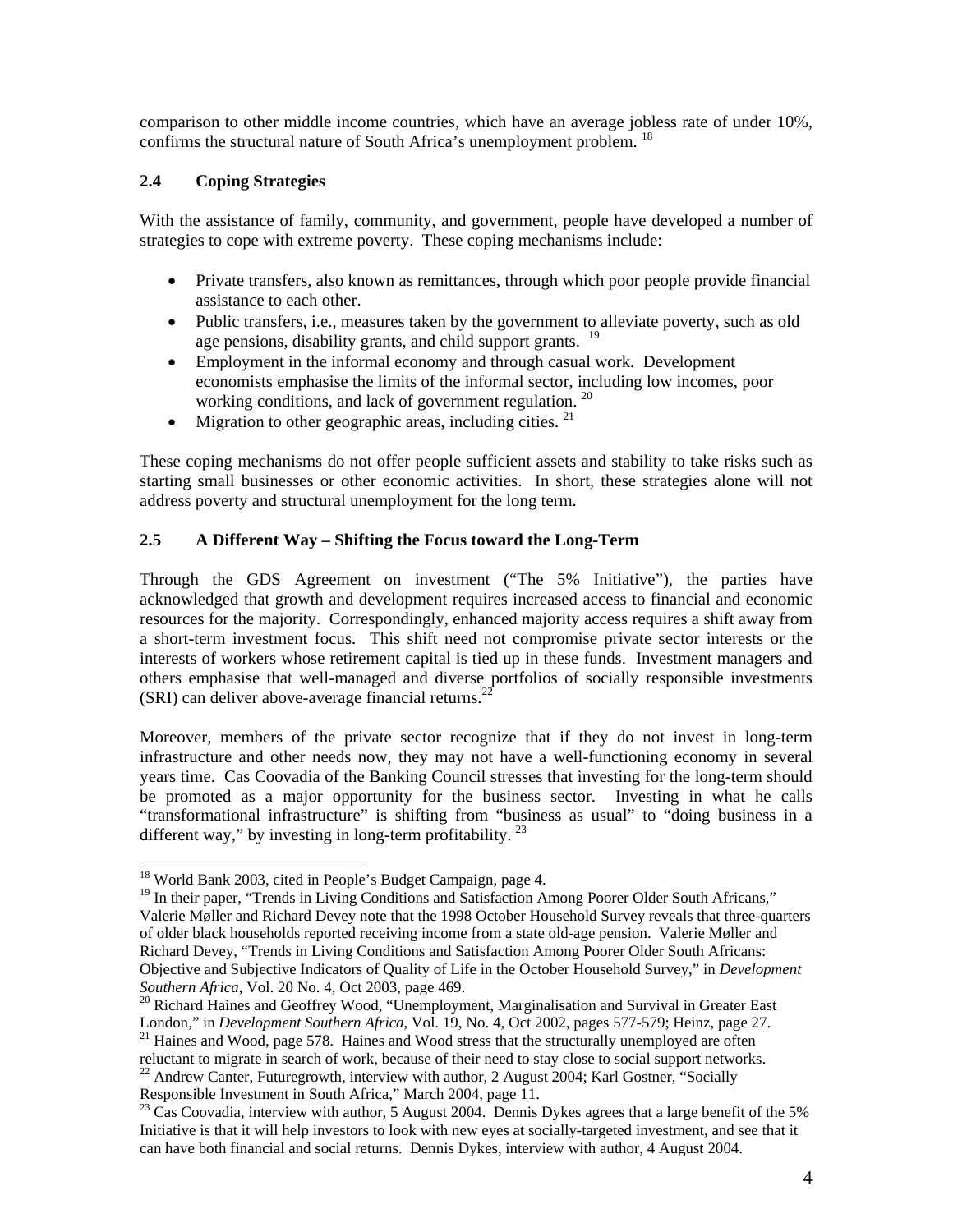In addition to doing business in a new way, long-term, socially-targeted investment can help South Africa escape from its present cycle of poverty, unemployment, and stunted growth. According to World Bank economist Dominique Van de Walle, "the more poor (and hence credit constrained) people there are, the lower the rate of growth, and the more likely poverty will persist." <sup>24</sup> Several studies of growth in various countries support the assertion that investment is a key step toward enhanced growth.<sup>25</sup> Socially-targeted investment in particular moves assets from richer parts of the economy to poorer. Once poor people access such assets, they are better placed to finance education, new small businesses, and engage in other economic activities.

#### **3. ANALYSIS OF INFRASTRUCTURE & PRODUCTIVE INVESTMENTS**

For the purposes of the 5% initiative, there are two major types of socially-targeted investment: infrastructure investment and productive investment. Infrastructure investment boosts the physical capital, services, and human capacity that support the economy. Infrastructure includes housing, utilities, roads, transport, health clinics, and school buildings. Productive investment entails funding processes that make the economy more productive, such as labour-intensive sectors; small, medium and micro-enterprises (SMMEs); and education and skills training.

This section of the paper evaluates several types of infrastructure and productive investments in terms of social impact, financial risk and return, and implementation issues. Before beginning the evaluation, a brief definition of the terms of analysis follows.

In their 2003 paper Social Return on Investment: Standard Guidelines,  $^{26}$  Sara Olsen and Alison Lingane define social return on investment as a measure which "describes the social impact of a business or non-profit's operations in dollar terms, relative to the investment required to create that impact and exclusive of its financial return to investors." Further, social return on investment (SROI) is a benchmark that has meaning only in context. Therefore SROI of an investment must be evaluated in comparison to the SROI of other investment projects, or to the SROI of the same project over time.

Several business and government stakeholders commented on the difficulty of measuring social impact, especially because some positive results may take several years to appear. They recommended economic methods including general equilibrium models, cost-benefit analyses, and input-output frameworks. Parties also noted that different types of investment would need to be measured in different ways, so that evaluation might need to be on a project-by-project basis.<sup>27</sup> In any case, stakeholders in government, labour, and business generally agree that SROI should not be used as the primary indicator of social impact. First, policymakers may have goals that are not addressed by the SROI model, such as redistribution of assets or targeting to the poorest and most marginalised groups. Second, SROI may be too time-consuming or expensive to be used across the board. Cas Coovadia suggests starting with a limited geographical intervention,

<sup>&</sup>lt;sup>24</sup> Dominique Van de Walle, "Are Returns to Investment Lower for the Poor?" page 2.<br><sup>25</sup> Easterly and Rebelo, 1993; De Long and Summers, 1993; Temple 1998, cited in Roberts, page 1.<br><sup>25</sup> Sara Olsen and Alison Lingane, *S* www.haas.berkeley.edu/responsiblebusiness/docs. Olsen and Lingane refer to a SROI framework that is used by the Global Social Venture Competition at Haas School of Business, University of California, Berkeley. This model uses five steps to calculate the SROI: (1) quantify non-financial impact of operations per unit, (2) translate into monetary terms per unit to achieve "social cash flows," (3) sum all social cash flows for the time horizon in question, (4) discount social cash flows to present value, (5) divide total

discounted social cash flows by investment to date to arrive at the SROI.<br><sup>27</sup> William Frater, Frater Assets, interview with author, 2 August 2004; Elias Masilela, interview with author, 3 August 2004; Dennis Dykes, interview with author, 4 August 2004.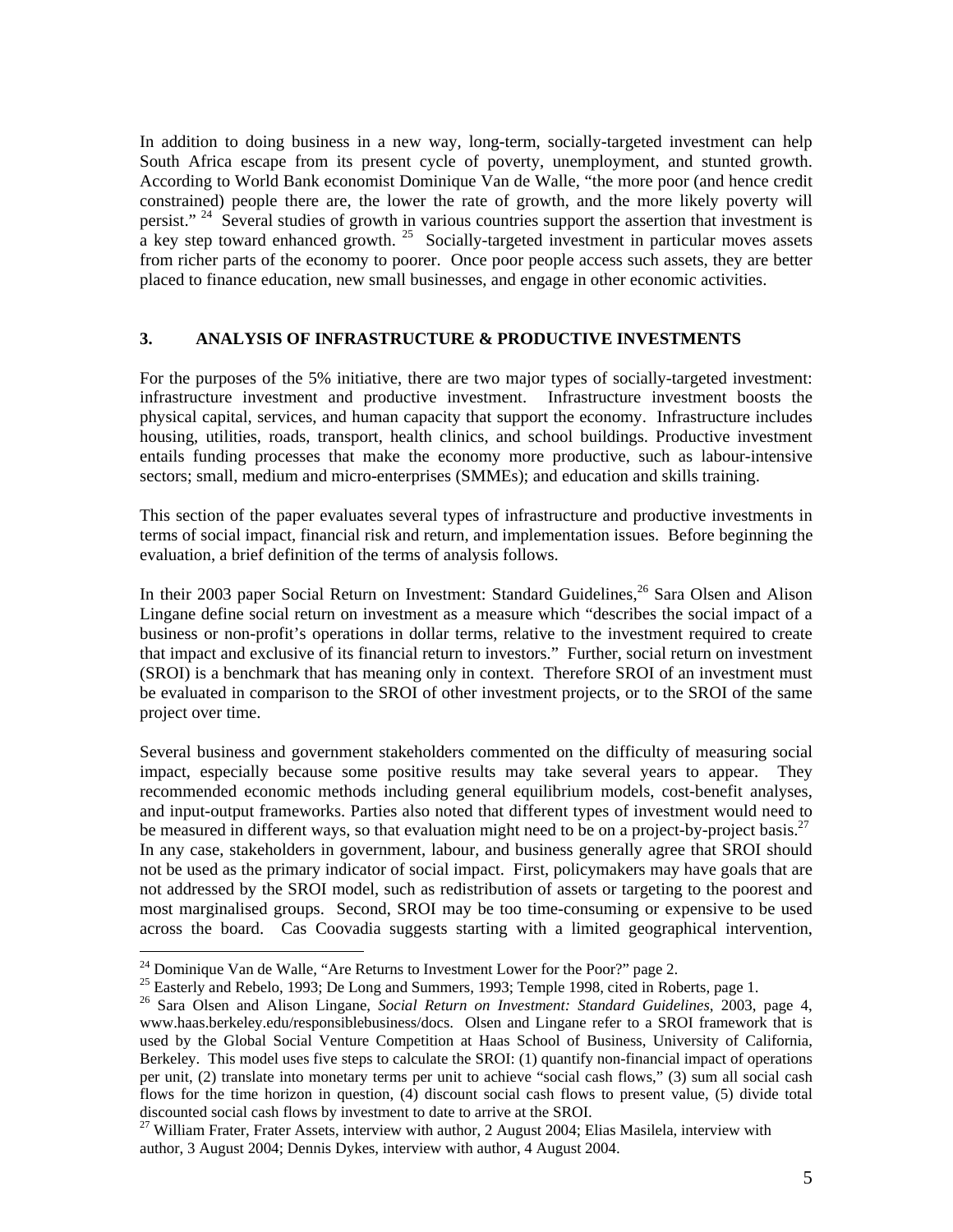measuring that, and then expanding investment and evaluation. COSATU's Neva Makgetla suggests evaluating the number of jobs created, and measuring jobs created by sector instead of by each individual project.<sup>28</sup> Representatives from the three constituencies suggested the following quantitative indicators of social impact:

- Job-creation
	- o Number of full-time equivalent jobs
	- o Number of above minimum wage jobs  $\&$ /or living wage jobs
	- o Number of people who are newly employed
	- o Job duration (i.e., sustainability of jobs)
	- o Number of jobs created per R1 million
- Housing number of people in formal housing
- Basic Services number of homes with access to water, electricity, sanitation, telephone
- Enhanced Economic Opportunity number of other economic activities created by investment

Parties also noted that the 5% Initiative might borrow from the Financial Sector Charter, which will put in place mechanisms to track progress in housing, infrastructure, and other investments.<sup>29</sup> In addition, qualitative data and narrative descriptions are vital sources of information that can evaluate a project's ability to improve people's lives. Vusi Gumede from the Office of the President suggests that the targeted beneficiaries should also evaluate an investment's efficacy.  $30$ Therefore to supplement any output measures, surveys could be designed through which people could self-report on improvement or decline in health, access to services, economic opportunities and other areas of life.

Qualitative data would help determine not only the number of jobs created by an investment, but also the longer-term impact of those jobs, such as enhanced family income, health, and education. For finance to SMMEs, data collection and evaluation could make use of case studies and survey methods. To measure the growth of certain sectors or labour-intensive activities, one could utilise descriptive analyses of trends since the inception of the investment project. <sup>31</sup>

Data collection is a key preliminary step that facilitates measures of social impact. In some cases, labour, community, and business organisations will be able to assist government in providing this data. In addition, all parties pointed to the need for an independent assessment of projects' social impact.

# *Financial Risk and Return*

 $\overline{a}$ 

In the mainstream investment arena, the primary purpose is profit-making, or gaining a satisfactory return on investment (ROI). However, some stress the social aspect of sociallytargeted investments, and question whether it is critical to achieve a market-average financial return, especially given the social investments will be only 5% of the total.  $32$ 

Other stakeholders who are these, business? insist that these social investments must be commercially viable and deliver a decent financial return. They emphasise that any investment cannot be considered charity and that the private sector does not wish to take on government's responsibility, but instead support viable projects that had previously been overlooked.

 $28$  Cas Coovadia, interview with author, 5 August 2004; Neva Makgetla, interview with author, 15 July 2004.

 $29$  Cas Coovadia, interview with author, 5 August 2004. The Financial Sector Charter is a parallel process to the 5% Initiative, in which the financial sector is setting targets for investment in development.<br><sup>30</sup> Vusi Gumede, Office of the President, interview with author, 27 July 2004.<br><sup>31</sup> Vusi Gumede, interview with author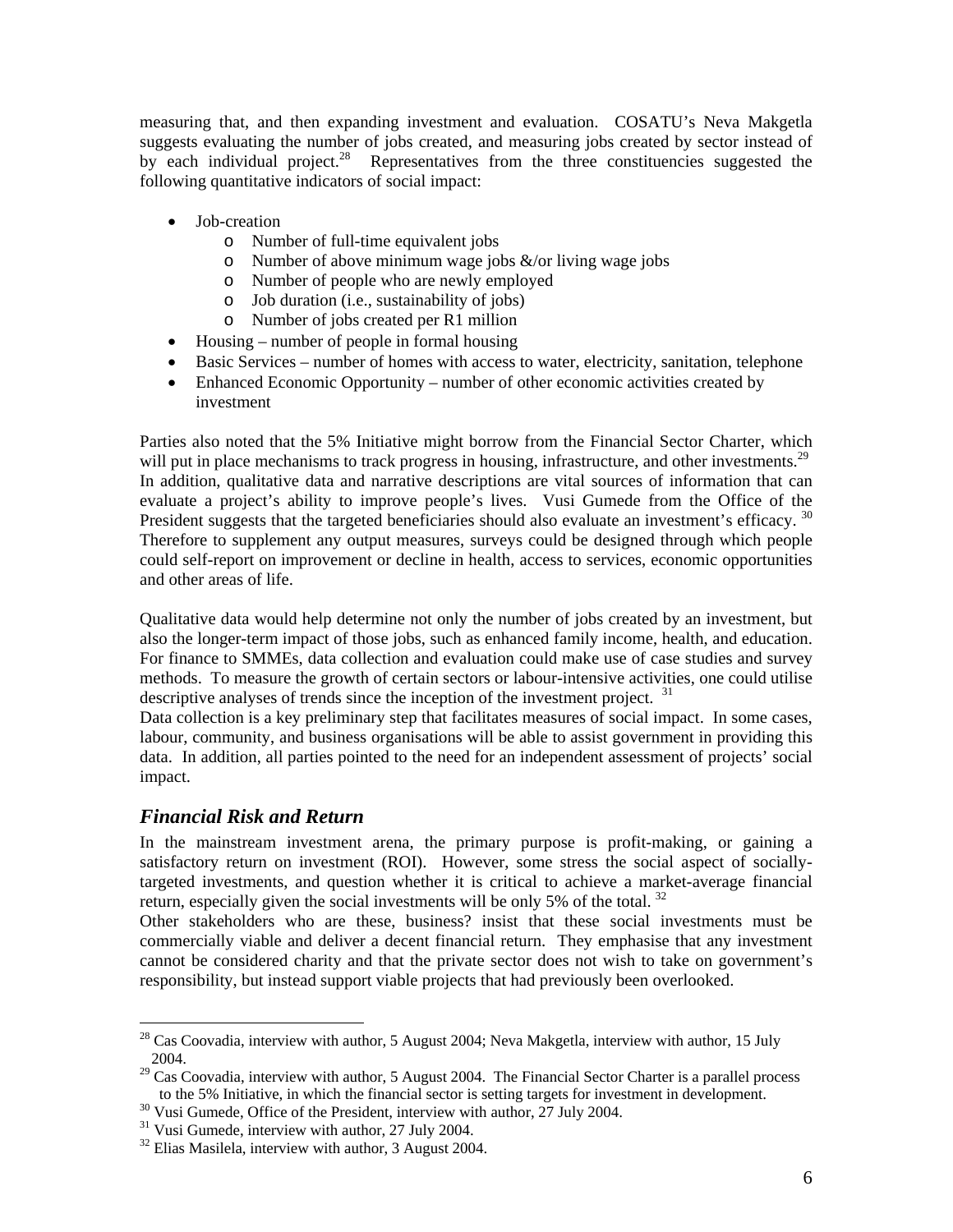Nonetheless, all stakeholders reiterated that investing 5% in socially-targeted projects must not jeopardise people's pensions. Thus an investment strategy must find a balance between achieving social goals while guaranteeing an appropriate return to fund members. In fact, given the negative trend that many people have seen their funds return in recent years, the promise of a guaranteed return in exchange for social-targeting may be welcomed by many pension fund members and trustees.

Therefore, while socially-targeted investment emphasises social impact, including financial risk and return analysis can increase the buy-in of investors. This is crucial to successful implementation of the GDS investment agreement.

# *Implementation Issues*

In addition to financial return and social impact, it is important to consider the ability to implement different investments. Specific concerns include practical feasibility, political feasibility, and measurable outcomes. For example, investment in low-income housing may be more practically feasible than other investment projects because government has been investing in housing and has set up mechanisms for procurement and other processes. Investment in economic infrastructure like roads might be more politically feasible than investment in health or skills training programmes because business stakeholders might believe that health and education should be the responsibility of government. In an effort to monitor how well investment is alleviating poverty, parties will also want to choose investment projects that can demonstrate progress through measurable outcomes such as the number of jobs created.

## **3.1. Infrastructure Investment**

## **a. Economic and Social Infrastructure**

## *Social Impact*

 $\overline{a}$ 

Infrastructure is often divided into two categories: economic infrastructure and social infrastructure. Economic infrastructure includes projects such as roads, bridges, dams, electricity and water supply. It is worth noting that investments in economic infrastructure tend to have a better record of employment creation.<sup>33</sup>

Social infrastructure includes resources such as school buildings, hospitals, and administrative services. Research has also shown that improved access to water, sanitation, electricity, and health services improves health, in ways such as decreasing child mortality rates. Moreover, these infrastructure services decrease women's reproductive labour and enable them to participate more in the economy. Increasing unemployed people's access to affordable transportation enables them to increase their job searches.<sup>34</sup>

All constituencies emphasised the need to invest strategically. Vusi Gumede (government) stresses that we should not finance investments that are not well-planned, but instead support projects that build on existing infrastructure, such as a road that enables rural populations to reach a health clinic.  $35$  Old Mutual's Derrick Msibi (business) emphasises that infrastructure projects should be located in rural areas or other communities where poverty and unemployment are most in need of alleviation. That way the investment effort can "create a node [of economic

<sup>&</sup>lt;sup>33</sup> Willem Kemp and Robert Macdonald, "Infrastructure Investment: an Overview," NALEDI Pension Fund<br>Unit Research Paper Series, March 2004, page 22.

<sup>&</sup>lt;sup>34</sup> Elias Masilela, interview with author,  $\overline{3}$  August 2004.<br><sup>35</sup> Vusi Gumede, interview with author, 27 July 2004.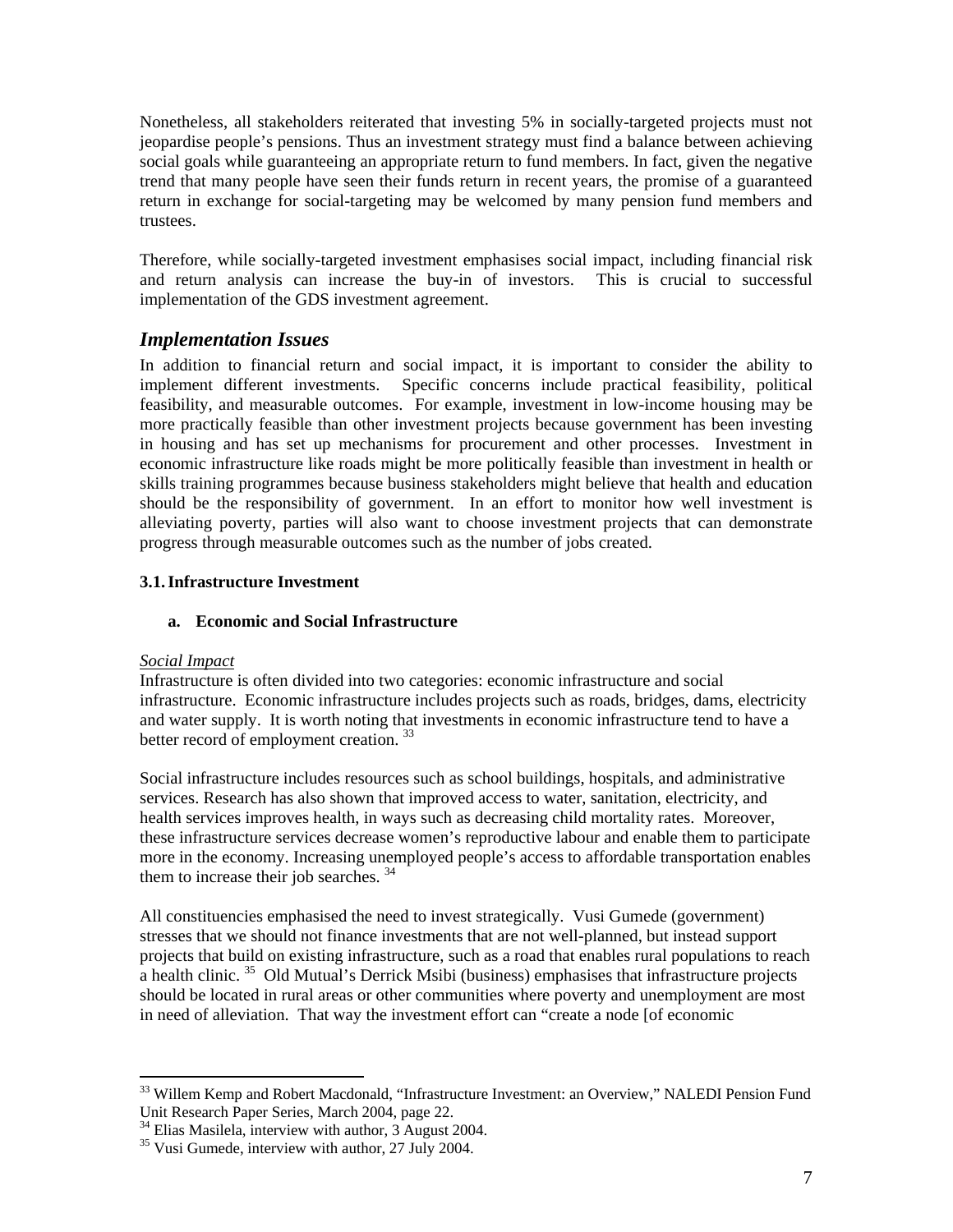development] around the project." <sup>36</sup> Jan Mahlangu (labour) agrees that investment projects must be linked with local communities and municipalities to have the largest impact.  $37$ 

#### *Financial Risk and Return*

Economic and social infrastructure projects (such as utilities and transport) have long investment lives, from 20 to 100 years or longer. In the experience of Australia, both equity-based and debtbased infrastructure investment instruments have a low financial risk and medium financial return. For example, unlisted infrastructure in Australia has a risk level between bonds and property, and returns that are higher than bonds and property. Listed infrastructure equity (listed on the Australian stock exchange) has a higher return than unlisted infrastructure, but also carries a higher risk profile. 38

Derrick Msibi reports that in their infrastructure investments, Old Mutual aims for a financial return of 7% above inflation, and achieves that return in the vast majority of cases.  $39$  Another illustration of infrastructure investments' successful financial return is provided by two infrastructure funds at Futuregrowth. Since its inception, Futuregrowth's Infrastructure Bond Fund performed at a 19,4% against an 18,5% All Bond Index benchmark. Futuregrowth's Community Property Fund achieved a return of 13% since inception against a 10,6% benchmark consisting of inflation plus 4%. 40

#### *Implementation Issues*

Clearly, while investment in social infrastructure is necessary, this may be less appropriate for socially-targeted investment since issues such as health care and education are seen as the responsibility of government and civil society, not private investors. On the other hand, investment in economic infrastructure, particularly linked to local economic development, seems to be an area of consensus emerging from the Growth and Development Summit (GDS) Agreement. <sup>41</sup>

Government could play a role as coordinator, linking a comprehensive urban and rural development strategy to increased public and private investment in infrastructure. Cas Coovadia suggests that the "deal flow" will often need to start from government because it can most easily identify infrastructure needs. 42 The government could identify and weight the priorities for investment in infrastructure (e.g. 30% in roads and transport, 15% in energy, etc.), and share them with all parties to best direct infrastructure investment.

Measurable outcomes could include all of those listed under *Definition of Terms* (jobs, housing, basic services, and economic opportunities). However, because socially-targeted investment (particularly in infrastructure investment) is fairly new in South Africa, targeted research and skilled personnel are necessary to further facilitate practical implementation and measurable outcomes.

<sup>&</sup>lt;sup>36</sup> Derrick Msibi, Old Mutual Asset Management, interview with author, 20 July 2004.<br><sup>37</sup> Jan Mahlangu, COSATU, interview with author, 5 July 2004.<br><sup>38</sup> Willem Kemp & Robert Macdonald, pages 5, 8-9.

<sup>&</sup>lt;sup>38</sup> Willem Kemp & Robert Macdonald, pages 5, 8-9.<br><sup>39</sup> Derrick Msibi, interview with author, 20 July 2004.<br><sup>40</sup> Andrew Canter, interview with author, 2 August 2004; Willem Kemp & Robert Macdonald, page 15.<br><sup>41</sup> Vusi Gume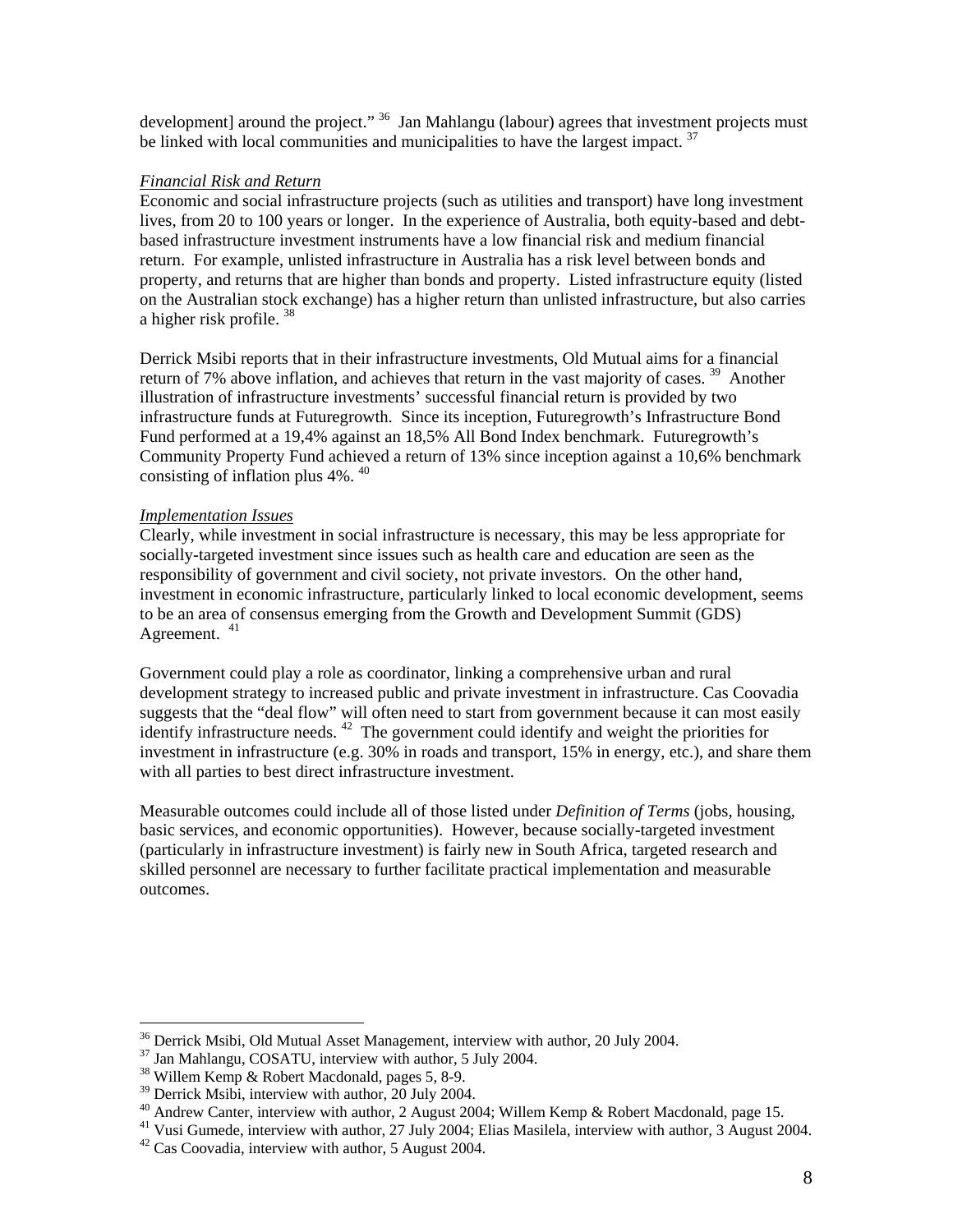## **b. Housing Construction**

#### *Social Impact*

Formal housing can have long-term affects such as residents being less exposed to the elements, having improved health, and as a result, being more productive in the economy. <sup>43</sup> At the same time, investment in low-income housing construction can have the double positive outcome of redistributing assets and generating employment for poor people. However, residents of subsidised housing currently do not have full access to the asset. They are not allowed to sell the dwelling for a period of eight years after occupying it. In addition, many housing construction jobs are temporary and migratory and build limited skills.

## *Financial Risk and Return*

Elias Masilela identifies low-income housing as an investment that can benefit all parties, by generating the positive social returns mentioned above while at the same time creating decent financial return. Cas Coovadia suggests that housing has potential for good financial return, because he identifies housing as a priority area for the banking sector in the next five years. <sup>44</sup> Black Economic Empowerment Commission researcher Duma Gqubule notes that investment in lower-middle income housing could also offer a decent return. He estimates that there are two million lower-middle income people – nurses, teachers and the like – who earn about R5 000 a month but cannot buy homes where they would like to live. They are above the low-income housing subsidy line but cannot afford housing prices outside of townships. If lower-interest loans were available and/ or government provided guarantees, these 2 million individuals could purchase homes for R100 000 per house, creating a R200 billion market.  $45$ 

## *Implementation Issues*

Investing in housing construction should be practically feasible because it adds to the government's low-income housing efforts. In terms of political feasibility, constituencies agreed at the GDS that local economic development, including housing, is an important way to combat poverty and promote growth. Low-income housing was mentioned by all constituencies as an important area for investment. 46

Measurable outcomes would include number of people in formal housing as a result of an investment project.

## **3.2. Productive Investment**

## **a. Labour-intensive activities**

#### *Social Impact*

Investment in labour-intensive sectors can result in creation of a high number of sustainable jobs. Sectors such as agriculture, construction, light industry and services can offer jobs to particularly vulnerable groups such as African women and rural communities. One success story is a socially-targeted investment by a pension fund in a furniture factory in Atlantis, Western Cape.

<sup>&</sup>lt;sup>43</sup> Elias Masilela, interview with author, 3 August 2004.

<sup>&</sup>lt;sup>44</sup> Elias Masilela, interview with author, 3 August 2004; Andrew Canter, interview with author, 2 August 2004; Cas Coovadia, interview with author, 5 August 2004. Cas also stressed that social infrastructure is

<sup>&</sup>lt;sup>45</sup> Duma Gqubule, phone interview with author, 16 July 2004.<br><sup>46</sup> Elias Masilela, interview with author, 3 August 2004; Cas Coovadia, interview with author, 6 August 2004; Lisa Christodoulou, interview with author, 2 August 2004; Neva Makgetla, interview with author, 15 July 2004.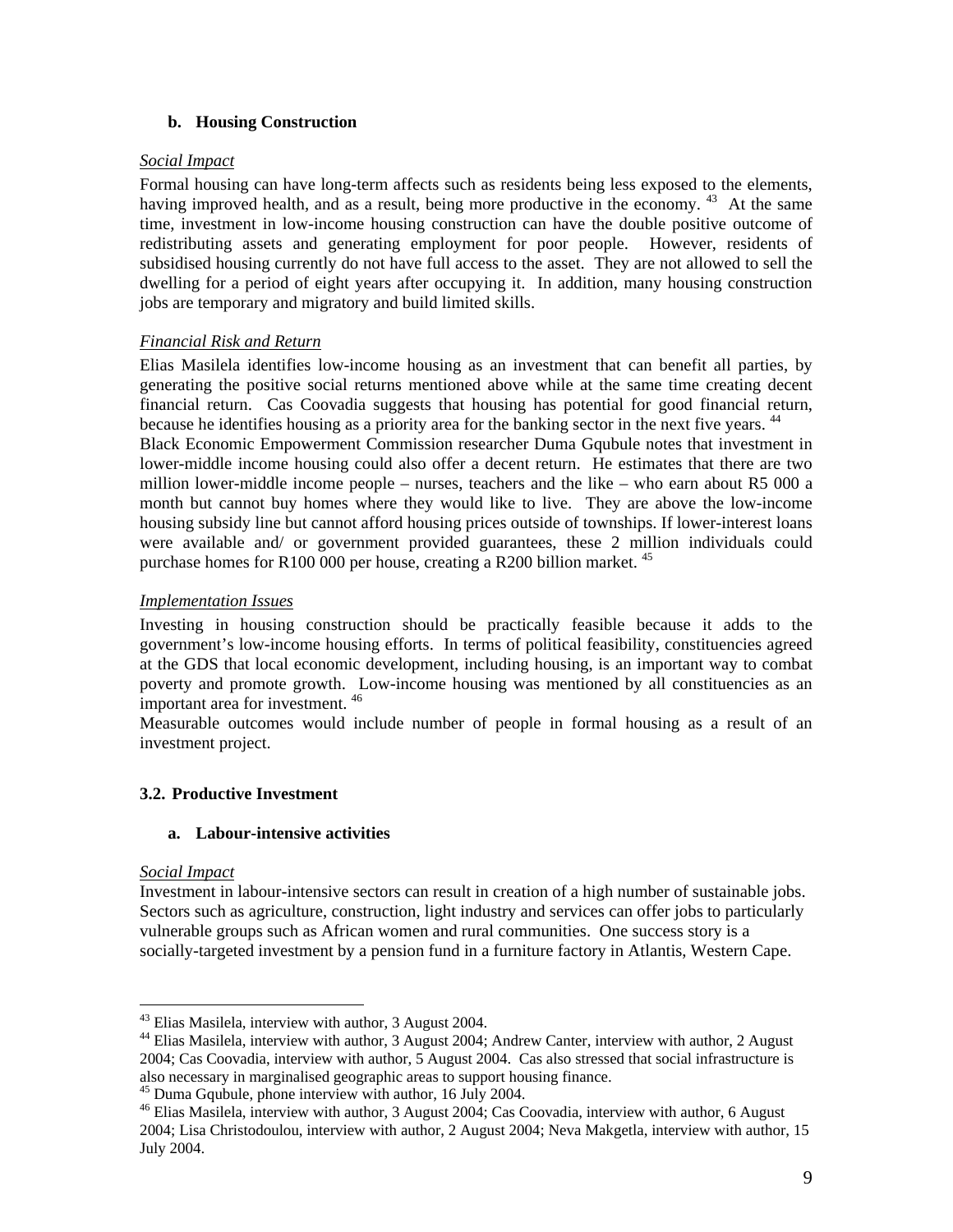After many residents of Atlantis had been retrenched from Saldhana Steel, the jobs at the furniture factory helped alleviate chronic unemployment and deep poverty.<sup>47</sup>

Government, labour, and business again stressed the need for strategic thinking. Jan Mahlangu (labour) proposes investing in labour-intensive parastatals, to prevent retrenchments. Vusi Gumede (government) suggests investing in sectors with potential to grow the economy such as transport and sustainable forms of energy. Derek Msibi (business) emphasises that buying shares in listed investments is not sufficient to address unemployment. He argues that job creation will come from projects that increase the stock of capital, such as Greenfield investments (new endeavours). Further, he insists that the 5% set aside for socially-targeted investment should not be funnelled to major industrial companies because they already have the financing to create jobs, and should be doing so anyway. Nonetheless this can be expected to remain a sticking point, as many in business would want to channel this money to equity rather than job creating-greenfield investments.

#### *Financial Risk and Return*

Greenfield ventures may generally perform less well than equity investments, but stakeholders suggested that once there is a menu of such labour-intensive investments to choose from, the market will gravitate toward those Greenfield investments with the highest financial return. <sup>48</sup>

#### *Implementation Issues*

Business delegation representatives are obviously uncomfortable suggesting that 'particular sectors should be targeted or excluded. They also argue that it would be economically unsustainable to support only a few industries. Instead, criteria such as capital-output ratios might be used to identify labour-intensive activities.<sup>49</sup> However, through the Financial Sector Charter, business, labour, and government seem to have agreed upon the importance of investing in at least one labour intensive area – black-owned agriculture.  $50^{\circ}$  Therefore the principle of targeting specific sectors is agreed and must be pursued vigorously.

Measurable outcomes in these sectors, as in the Financial Sector Charter, would focus on number, duration, and type of jobs created.

## **b. Small, medium and micro-enterprises (SMMEs) & Cooperatives**

#### *Social Impact*

 $\overline{a}$ 

SMMEs and cooperatives have often emerged in poor communities as a way to expand employment and income opportunities. Cooperatives build on local support networks, offering workers autonomy and a democratic structure. As about 70% of the informally self-employed are women, support for SMMEs and co-ops would be a good way to reach this vulnerable group. In addition, subsidised finance of SMMEs would help assets to flow from wealthier to poorer parts of society. However, the investment strategy would also need to address the very real limits of informal activity – including low incomes, poor working conditions, episodic employment, and lack of government protection.

#### *Financial Risk and Return*

Futuregrowth does not invest in SMMEs or skills development because it considers these activities too small, hands-on, and risky to generate reliable financial returns. Instead this fund

<sup>&</sup>lt;sup>47</sup> Rustum Omar, Fifth Quadrant, phone interview with author 19 July 2004.<br><sup>48</sup> Dennis Dykes, interview with author, 4 August 2004.<br><sup>49</sup> Dennis Dykes, interview with author, 4 August 2004.<br><sup>50</sup> Neva Makgetla, interview w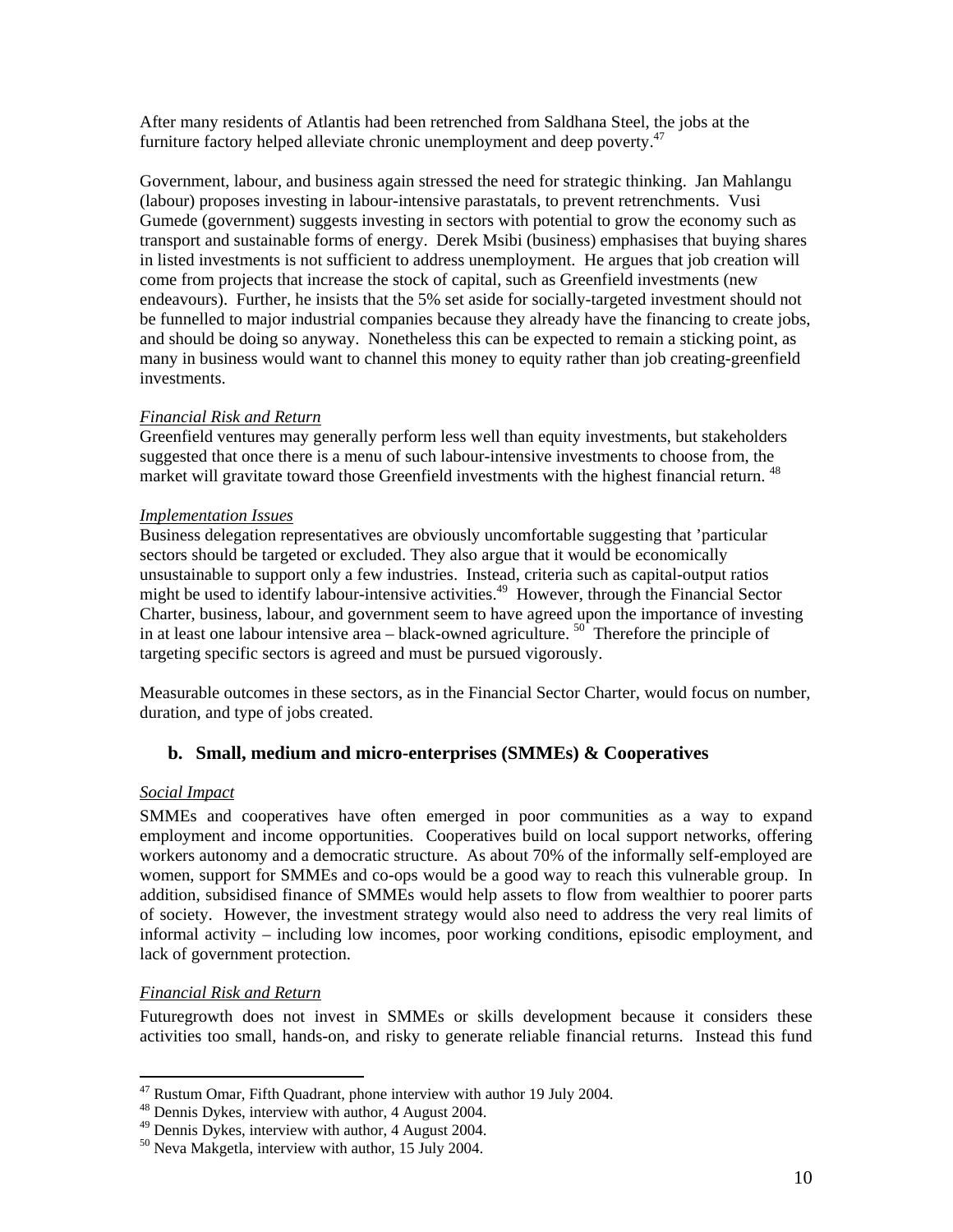management company suggests that government and non-governmental organisations (NGOs) should provide direct support to SMMEs.<sup>51</sup>

On the other hand, Frater Assets' William Frater points out that although infrastructure investments such as new shopping centres may be more viable financially, small business may create a more sustainable local economy, employing residents and reinvesting profits in the community. This could result in a larger financial return for the local community.

#### *Implementation Issues*

Support for SMMEs and co-ops should not encounter political or practical feasibility barriers, as microcredit initiatives are currently popular and models for their implementation widespread. However, members of the private sector suggest that the 5% should support SMMEs only indirectly, for example by investing in an accredited microlender.

In addition, trade union representatives emphasise that (1) co-ops need far better access to credit, and (2) access to capital is not enough by itself. Members of SMMEs and co-ops also need skills training and education to make the best use of credit and other opportunities.  $53$  Co-ops in particular need support in producing adequate business plans and strategies to handle efficiency challenges. 54

Measurable outcomes for SMMEs and co-ops could include jobs created and other economic opportunities generated.

#### **c. Skills Training and Education**

#### *Social Impact*

Much research has shown that investments in education increase returns to simultaneous investments in credit and infrastructure. In addition, creating a larger pool of workers trained in skills relevant to expanding sectors can attract further private sector investment and subsequent job-growth in a given locality. 55

#### *Financial Risk and Return*

Obtaining a financial return from education and skills training projects would require certain types of investment. Two possible return-generating investments are (1) private universities and (2) student loan programmes such as those offered by the Department of Education.

#### *Implementation Issues*

Political challenges may arise from stakeholders who are reluctant to invest in skills training and private education because they view these areas as the responsibility of government. They may point to the existence of Department of Labour programmes, the implementation of the Skills Development and Levy Acts, and the Sector Education and Training Authorities (SETAs) as evidence that education and training needs are being addressed. In fact, of the infrastructure and productive investments listed in this paper, skills training and education is the one general category not proposed by business for inclusion in the Financial Sector Charter.<sup>56</sup>

In education, measurable outcomes could include numbers of matriculants in high-demand skill areas, and numbers of matriculants placed on jobs.

<sup>&</sup>lt;sup>51</sup> Andrew Canter, interview with author, 2 August 2004.

<sup>&</sup>lt;sup>52</sup> William Frater, interview with author, 2 August 2004.<br><sup>53</sup> Jan Mahlangu, interview with author, 5 July 2004.<br><sup>54</sup> Devan Pillay, NALEDI, interview with author, 16 July 2004.<br><sup>55</sup> Haines & Wood, pp 579-80.<br><sup>56</sup> Neva Ma investment areas for the Financial Sector Charter: black agriculture, SMMEs, low-income housing, and infrastructure.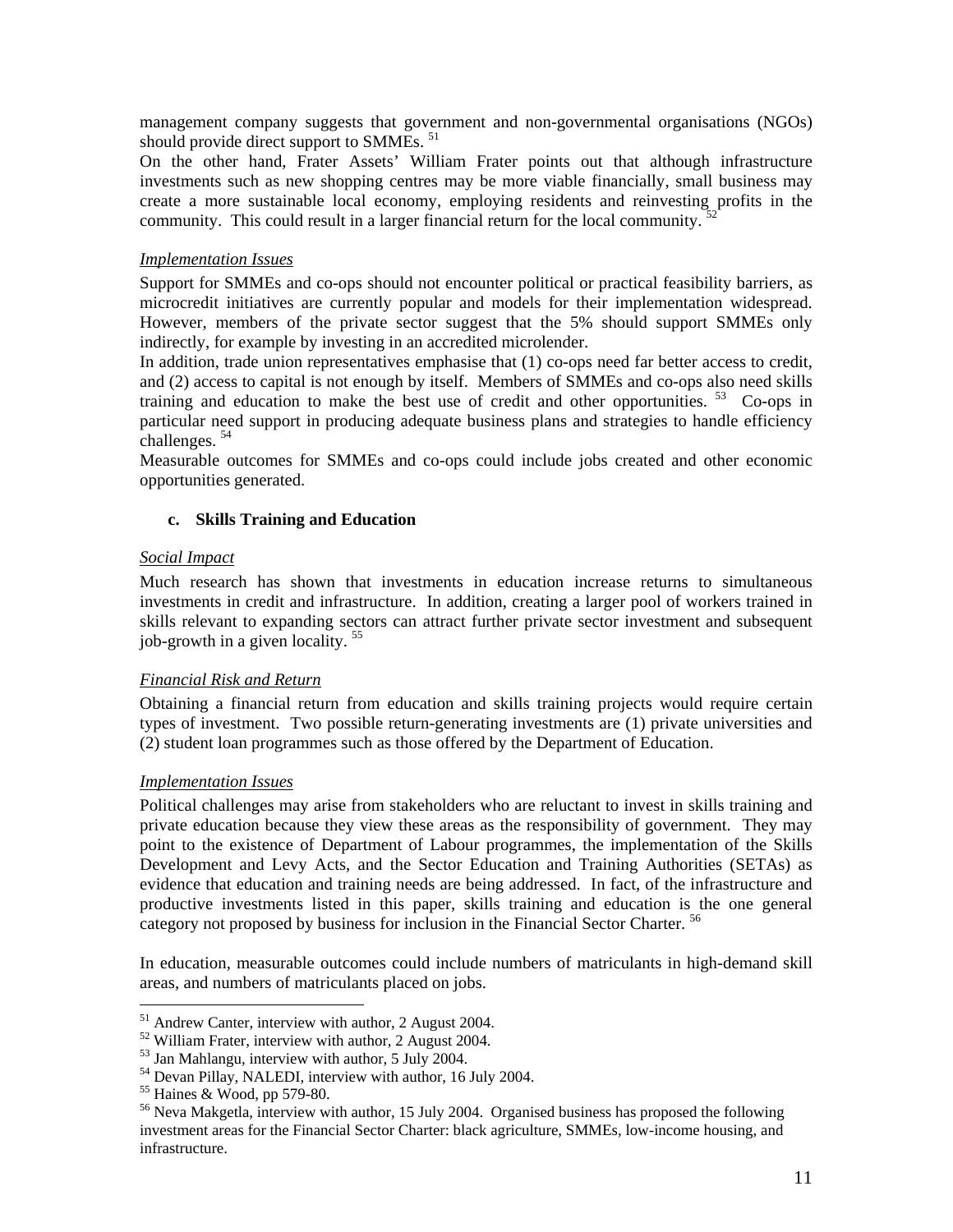## **Box: Grace Bible Church – A Social Investment Success Story**

Through its Infrastructure Bond Fund, Futuregrowth helped Soweto's Grace Bible Church build its own building. Grace Bible Church was started in 1983 by 20 people meeting at Mavis Hall in White City, Jabavu. In 2001 Futuregrowth structured a mortgage loan made possible by the church's savings record, management skills, and cash flows. The church was able to build a multipurpose centre which is one of the largest private community centres in Soweto. The new building accommodates 5 000 people, and is used for church services as well as courses in adult basic education, computer skills, and HIV/AIDS awareness.  $57$ 

# **4. ANALYSIS OF POTENTIAL INVESTMENT ADMINISTRATION METHODS**

In addition to determining what types of economic activities to invest in, the parties must decide how to administer the 5% Initiative. This section of the paper examines three possible administration methods: voluntary investment, a social investment fund, and prescribed investment through a defined "investment universe". The methods are evaluated based on the following criteria: transparency and accountability, local and community participation, and implementation issues.

## **4.1 Voluntary Investment, Administered by Private Sector**

# *Description*

 $\overline{a}$ 

A voluntary socially-targeted investment model would be a self-imposed code, similar to the Financial Sector Charter and most similar to the status quo. Institutional investors would increase their socially-targeted investments until they reach 5% of total assets.

Investment methods would include existing vehicles, such as:

national and local government bonds

parastatal and quasi-government companies (e.g., Eskom, Telkom, Transnet)

private-sector listings, listed on the Johannesburg Stock Exchange

private equity funds that are unlisted

special open funds and units trusts (e.g. such as currently operated by African

Harvest, Futuregrowth, Old Mutual Asset Management)

New vehicles could include a national infrastructure bond, bonds in small municipalities, and additional listed and unlisted equity options. 58

Supporters of this method argue that government and NEDLAC processes do not have the capacity to administer the 5% effort. They suggest that instead it should be farmed out to private investment management companies that have a track record in SRI and an interest in the process because of the opportunity to profit.<sup>59</sup>

<sup>57</sup> Andrew Canter, interview with author, 2 August 2004; Futuregrowth brochure, "Targeted Investments:

Sound Economic Returns and Social Impact," page 4.<br><sup>58</sup> Dennis Dykes, interview with author, 4 August 2004. Derrick Msibi, interview with author, 20 July, <sup>59</sup> Cas Coovadia, interview with author, 5 August 2004; Derrick Ms 2004.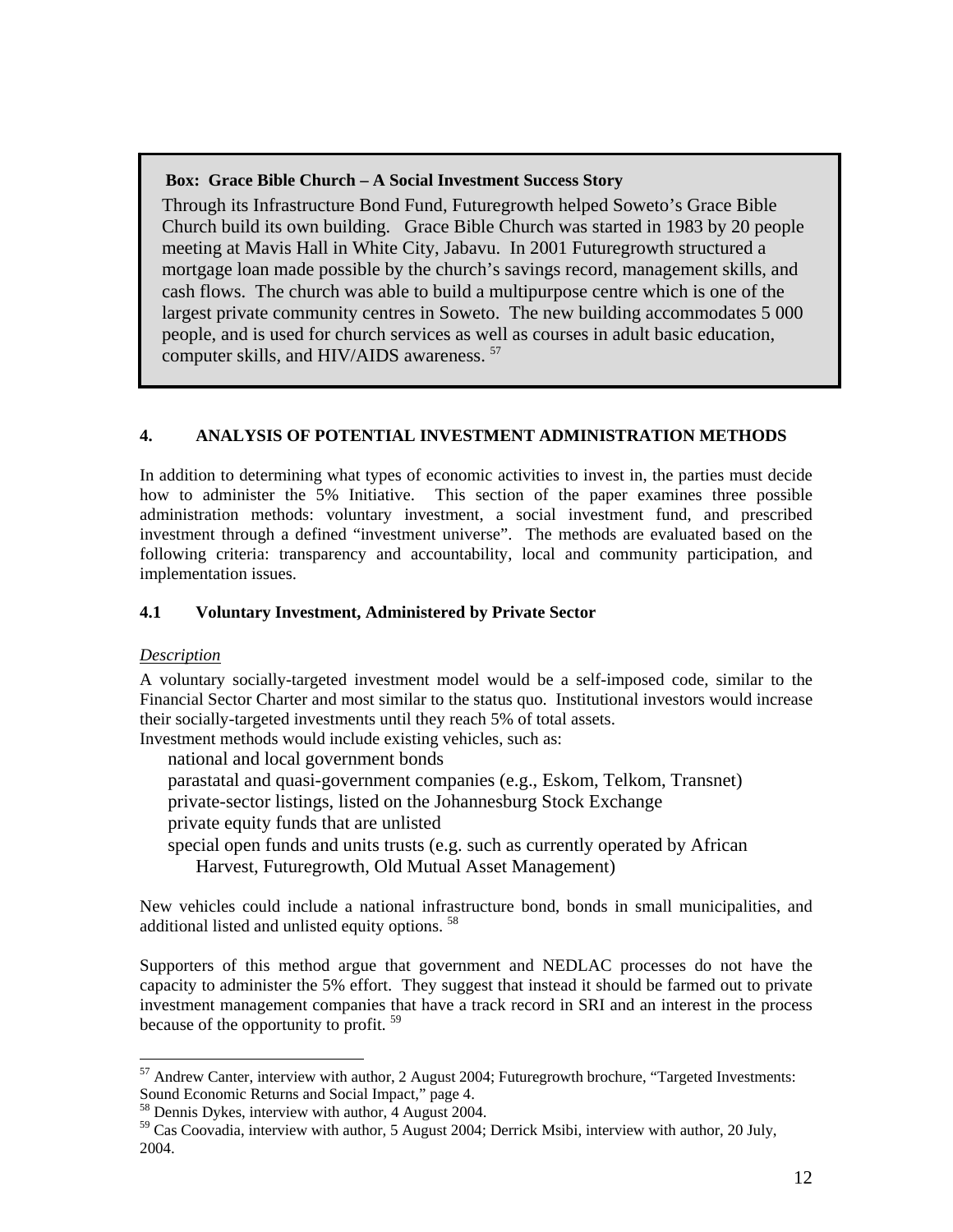## *Transparency and Accountability*

Exclusive management by the private sector is unlikely to deliver adequate transparency and accountability. Private investment managers report on their funds' financial performance, but have only recently begun to measure social impact. SRI fund management companies including Old Mutual Asset Management and Futuregrowth have created evaluation processes, including monitoring criteria, reporting methods, and external audits.<sup>60</sup> These mechanisms will need to be adapted to track outcomes and deliver independent assessments of the 5% Initiative.

Some members of government and business suggest that these mechanisms could also be modelled after the Financial Sector Charter, in which entities will be audited on their social investment and BEE goals. In addition, some members of the private sector would be comfortable with NEDLAC playing a role as a central monitoring point for tracking progress and identifying and addressing gaps. 61

Representatives of business argue that institutions will have strong incentives to invest their 5%, due to the risk of losing funds from unions and government. <sup>62</sup> However, labour, community, and government will want stronger proof that a voluntary model will achieve the 5% target. Will there be deadlines? This model is basically no different from the current socially responsible investment process, which has not had an impact on significant under-investment in development. Thus proponents of the voluntary model will be hard pressed to prove that there is indeed increasing socially-targeted investment.

## *Local/ Community Participation*

An advantage of the voluntary method is that it could build on emerging labour movement activism in the pension fund industry. Instead of relying on a new agency (social investment fund) or legislation (prescribed investment), trustees in pension funds could engage in shareholder activism and work with enlightened fund managers to change the financial sector from the inside.

#### *Implementation Issues*

The voluntary method has political and practical attractiveness to the private sector because it builds on the current SRI model. Labour and government may find this method too slow in achieving the 5% goal. In addition, a method that is closest to the status-quo may preclude creative investment vehicles that reach people in most need.

Investment managers and unionists alike point to the lack of knowledge about socially-targeted investment, and the resultant need for training of fund managers and pension fund trustees. Moreover, fund managers need to be reoriented toward focusing on social as well as financial returns. In short, this model could amount to little practical or rapid change. It will face the difficulty of generating collective action through volunteerism, all in the face of entrenched interests who oppose change.

#### **4.2 Social Investment Funds**

 $\overline{a}$ 

#### *Description of Social Investment Funds)*

<sup>&</sup>lt;sup>60</sup> Derrick Msibi, interview with author, 20 July, 2004; Lisa Christodoulou, interview with author, 2 August 2004. Futuregrowth has established an external SRI Committee which conducts site visits and debates investment issues.<br><sup>61</sup> Cas Coovadia, interview with author, 5 August 2004; Elias Masilela, interview with author, 3 August

<sup>2004.&</sup>lt;br> $62$  Dennis Dykes, interview with author, 4 August 2004.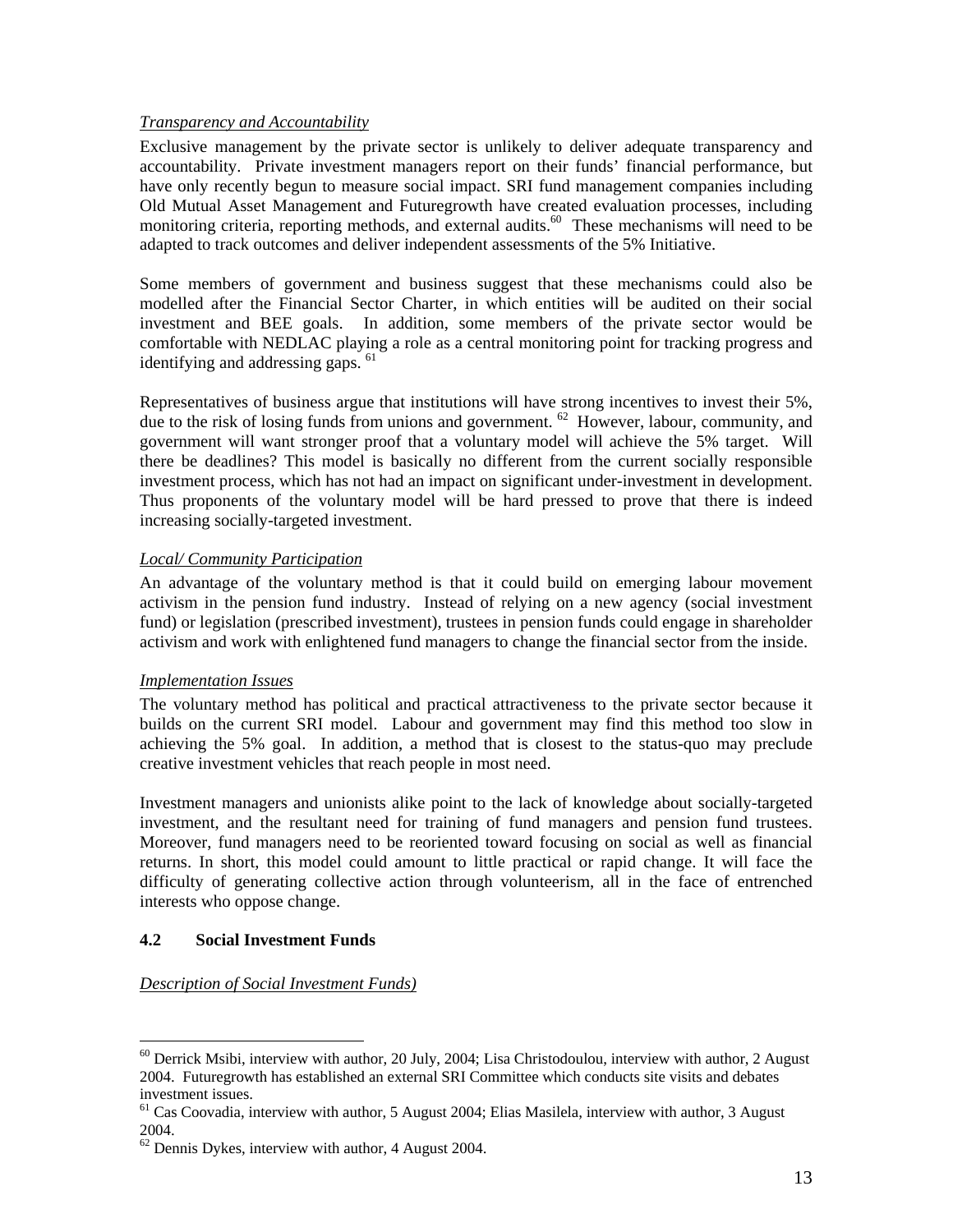The first Social Investment Fund (SIF) was created in 1987 as a partnership between the World Bank and the Bolivian government. There is no universally-agreed upon definition as SIFs vary from country to country. However, economists at the World Bank propose that SIFs are agencies that finance small projects in several sectors targeted to benefit a country's poor and vulnerable groups based on a participatory manner of demand generated by local groups and screened against a set of eligibility criteria. <sup>63</sup>

SIFs are usually operated under a private business model, but work closely with the national government. In general, the SIF model fits well with the Washington Consensus approach to greater private sector role (rather than public spending) and the narrowly targeted initiatives. A key component of most SIFs is building on the abilities and resources of local communities and NGOs in order to leverage funding.

As of 1999, Public Works and Employment Projects (AGETIPs is the French acronym), a similar programme to SIFs, existed in 24 African countries. There is also regional network of AGETIPs called AFRICATIP.<sup>64</sup>

## *Transparency and Accountability*

According to Jorgensen and Van Domelen of the World Bank, SIFs have a record in other countries of "strict accountability and transparency criteria through independent audits and intense public scrutiny." 65 However, the World Bank admits that SIF projects do not always target the poorest communities, because the funds want to show results.

In South Africa in particular, labour and government will want concrete plans for ensuring that an SIF will have a strong record of generating employment and alleviating poverty.  $^{66}$  One way to focus a South African SIF toward these goals is to ensure that it is fully integrated with national policies for the reduction of structural poverty and unemployment. <sup>67</sup>

#### *Local / Community Participation*

The SIF model is based on local participation, both in generating demand for projects and in implementing projects. Local NGOs are tapped to implement projects.

However, SIFs in Latin American countries in particular have run into two major problems:

- Some communities simply do not have the capacity to express demand for a service or project
- As mentioned above, some of the poorest communities are not targeted for projects because there is a fear of failure.

Another problem may arise in that certain local groups may take too much control, marginalising others in a local community. Jorgensen and van Domelen of the World Bank propose potential methods that SIFs can use to better target the most marginalised local groups:

- reduce transaction costs by setting up regional offices,
- finance pre-investment technical support,

 $\overline{a}$ 

 $67$  International Workshop on Social Funds, May 1997 at the World Bank in DC.

<sup>63</sup> Steen Lau Jorgensen and Julie van Domelen, "*Helping the Poor Manage Risk Better: The Role of Social Funds*," World Bank, Inter-American Development Bank Conference on Social Protection and Poverty,

<sup>1999,</sup> page 2.<br><sup>64</sup> Jorgensen and van Domelen, page 7.<br><sup>65</sup> Jorgensen and van Domelen, page 7.<br><sup>66</sup> Devan Pillay, interview with author, 16 July 2004. Devan notes that the IDC has invested R 13 billion in the last 5 years

http://www.un.org/esa/socdev/poverty/wb2.pdf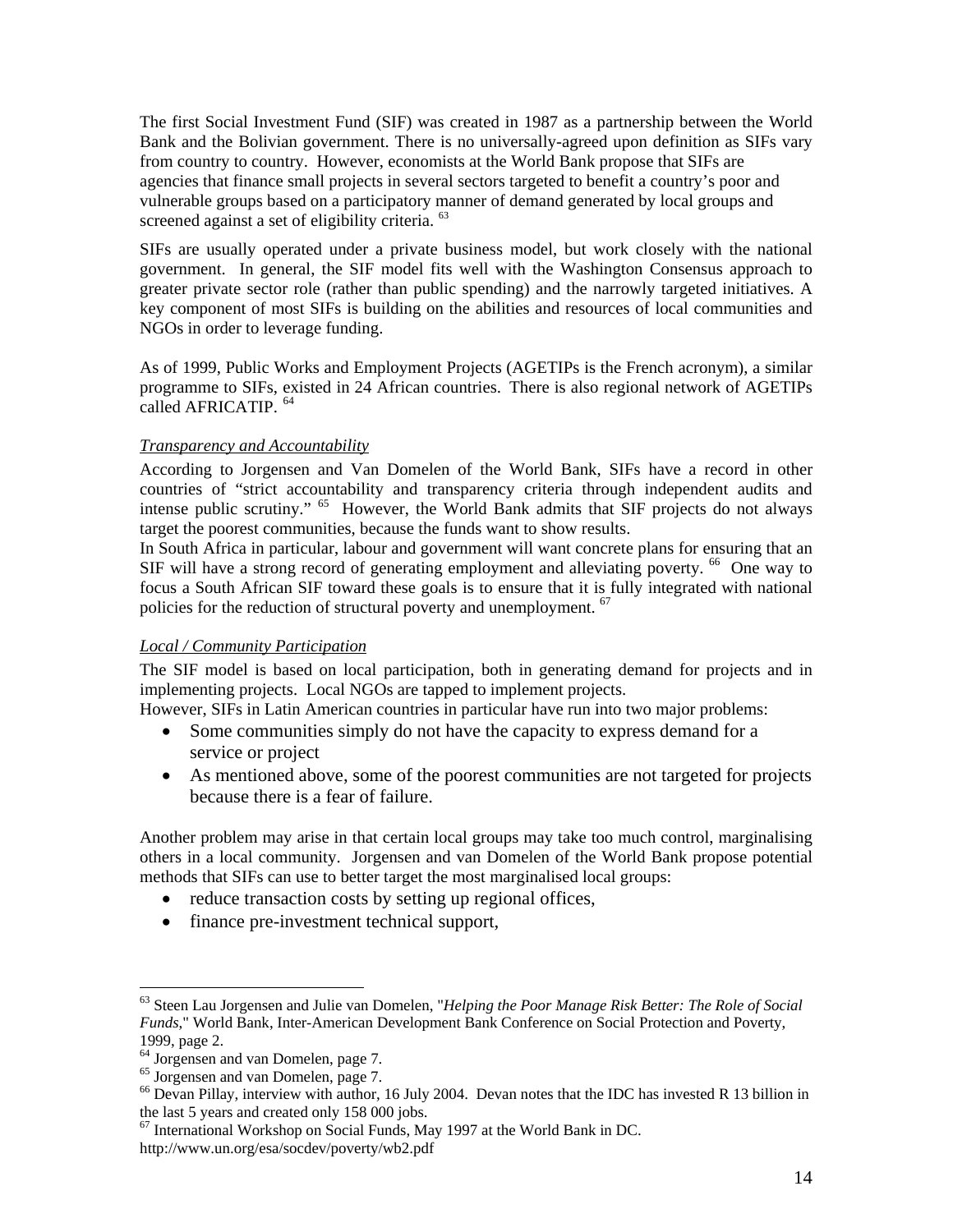- provide resources for communities to mobilise and organise in order to express demand,
- offer a sliding scale of beneficiary contributions, and
- implement projects explicitly oriented to marginalised/vulnerable groups.  $^{68}$

## *Implementation Issues*

A programme like an SIF or AGETIP might find popularity in South Africa. Stakeholders seem to support an intermediary between investors and bidders on projects. Moreover, Vusi Gumede (government), Jan Mahlangu (labour), and Duma Gqubule (BEE) all mentioned that all three constituencies should be involved in the implementation process. <sup>69</sup> Perhaps a South African SIF could operate with a NEDLAC-type board. Representatives from government, business, labour, and civil society could identify investment projects, which would be administered by technicians drawn from all parties as well.

As noted earlier, SIFs have a record in other countries of detailed performance measurement, including independent audits. If implemented in South Africa, the SIF would need to replicate this strong evaluation model. In addition, national government and other stakeholders would need to resolve what the balance would be between the SIF's independent management and sufficient integration with national government policies and programmes.

## 4.3 **Prescribed Investment through a Defined Investment Universe**

## *Description*

This prescribed framework is similar to the "Invest for Growth Accord" recommended by the BEE Commission.  $70$  The model would require that the financial sector, government, and union pension funds allocate 5% of their assets to productive investments in "areas of national priority" over five to seven years. In consultation with all stakeholders, government would develop a list of investments – a "defined investment universe"—targeting these "areas of national priority." Individual investors would choose an investment from this defined universe, with government guaranteeing a minimum return (e.g. inflation  $+x$ ).

The prescribed investment model could be managed by investment professionals based on the investment mandate negotiated by government, labour, business, and community at NEDLAC. National government, with input from all the relevant ministers and departments, would be expected to take the lead in ensuring that the process moves ahead. Labour, business, and community would also be integrally involved through a NEDLAC committee in setting guidelines for qualifying investment vehicles and evaluation mechanisms. This framework could be complementary to, and at the same time would draw from, the private sector's existing SRI framework.

There is much (white) business resistance to even the notion of prescribed investment, as there is to any active government intervention in the economy. Interestingly, prescribed investment is not new to South Africa. A very crude form of prescribed investment was even relatively popular among much white business during the Apartheid era. In 1956, the government implemented the Pensions Fund Act, which required financial institutions to hold not 5% but *50%* in government and prescribed stock (at least 10% of their total assets in government stock and another 40% in other prescribed stock). Such stock supported Apartheid and included National Defence Bonds,

<sup>&</sup>lt;sup>68</sup> Jorgensen and van Domelen, page 14.<br><sup>69</sup> Vusi Gumede, Jan Mahlangu, and Duma Gqubule, interviews with author.<br><sup>70</sup> BEE Commission, page 11.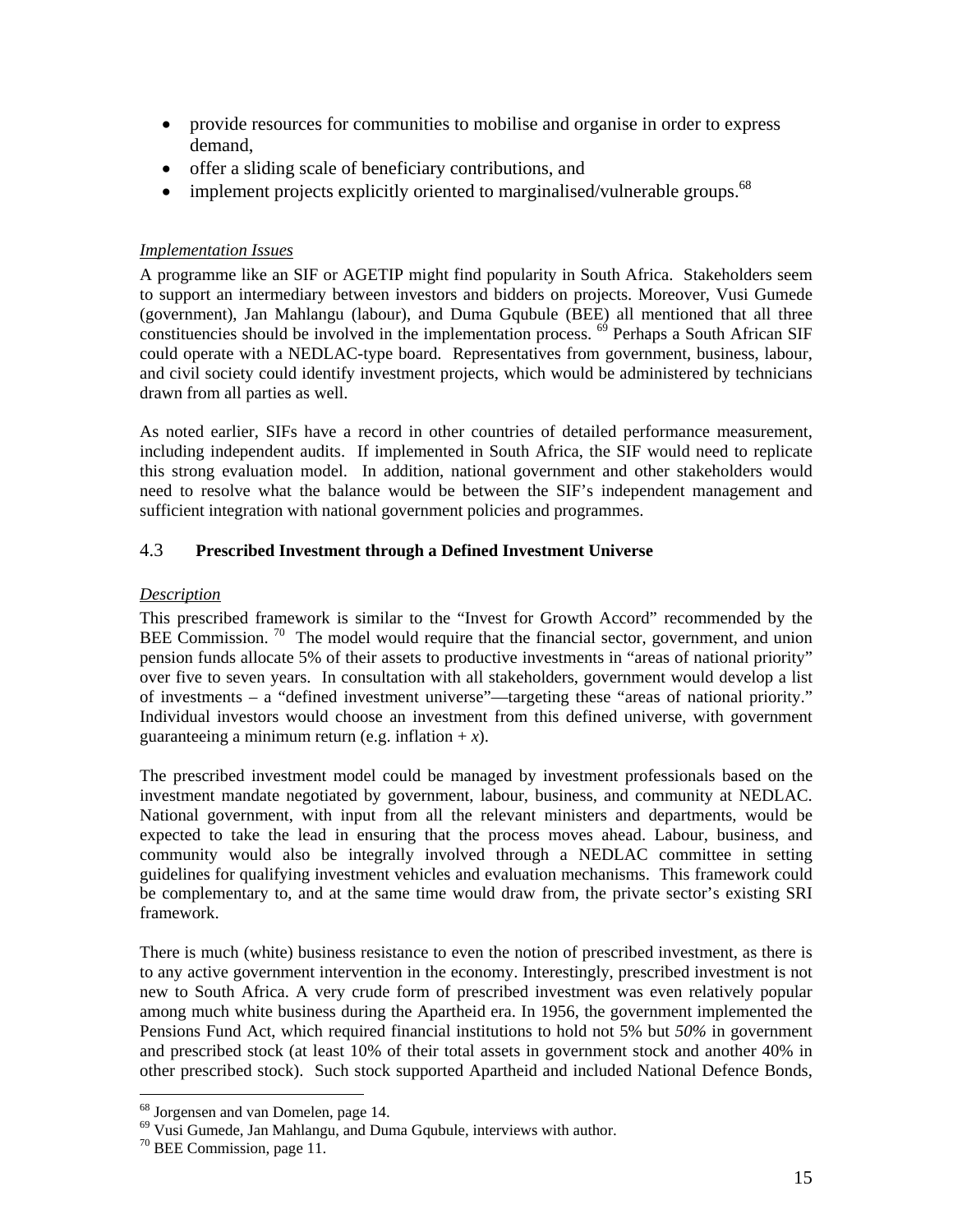Iscor, Sasol, water services, and homeland development corporations. Until the 1980s when the failing Apartheid state jeopardised financial returns, there was private sector support for prescribed investments, with many investors choosing to exceed the 50% requirement.  $^{71}$ 

## *Transparency and Accountability*

A prescribed investment model would hold all institutional investors accountable to contribute toward socially-targeted investment. The list of investment options and the operation of government and NEDLAC administrative mechanisms would be available to the public to ensure transparency.

## *Local / Community Participation*

Representatives of impacted groups and local communities would, if not in their own right then through their constituency representatives at NEDLAC, participate in the NEDLAC processes of (1) developing the list of investments, and (2) evaluating the social impact of investments. In addition, labour and community groups could help create investment guidelines and a training programme for pension fund trustees, to encourage financially and socially responsible decisionmaking.  $72$ 

## *Implementation Issues*

An implementation concern is that a prescribed investment model, being interventionist, would be unpopular with many in the private sector. Researchers at Fifth Quadrant also caution that if implemented quickly, prescribed investment could lead to a mismatch of supply and demand, and consequent problems of not enough capacity and poor returns.  $^{73}$  To address this challenge, the BEE Commission suggested that in the implementation stage government could draw on the existing capacity of the private sector, such as fund management companies and the Business Trust.  $\bar{7}$ <sup>4</sup> However, the most crucial requirement would be for government to actively lead the process of identifying investment destinations.

## **5. CONCLUSION AND RECOMMENDATIONS**

The 5% Initiative holds promise for boosting infrastructure and productive investment, and reversing poverty and unemployment trends. Participants in NEDLAC increasingly recognise that addressing poverty is not just about raising incomes, but also about enhancing assets and providing basic services. Investment can help poor people build enough assets to take on the risk involved in longer-term job searches, launching small business, and other economic activities.

#### *Where to Invest the 5%? - Infrastructure and Productive Investments*

NEDLAC parties are moving toward common ground regarding what types of investments to target. Economic infrastructure, low-income housing, and labour-intensive sectors seem to have the most consensus, with some support for SMMEs and education and skills training.

The best route here could be for the 5% Initiative to target a combination of infrastructure, housing and labour-intensive sectors such as job creating-greenfield investments and SMMEs. As these may be riskier investments, the 5% Initiative could create a "portfolio" that mitigates risk and return.  $\frac{75}{15}$  In addition, the 5% Initiative could be developed as a form of co-investment with

<sup>71</sup> Ravi Naidoo, "Pension Funds: Investing in Growth and Employment," *NALEDI Policy Bulletin*, April

 $^{73}$  Eric Potgieter and Rustum Omar, "Socially Responsible Investments and Pension Fund Investment Mandates," Fifth Quadrant for NALEDI Pension Fund Research Paper Series, March 2004, pages 21-22.<br><sup>74</sup> BEE Commission, page 12.<br><sup>75</sup> For example, Futuregrowth's Infrastructure Bond Fund has investments varying from munici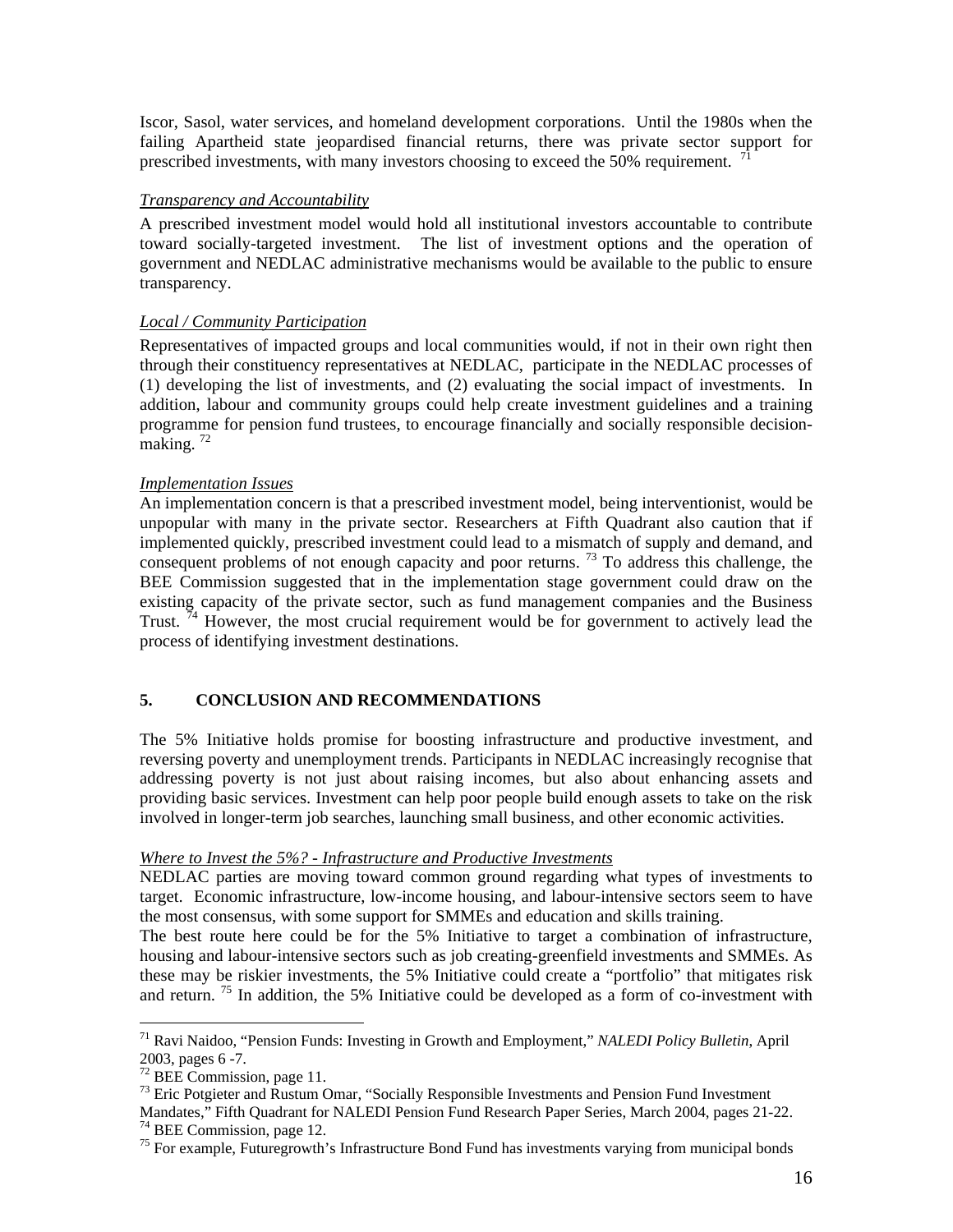government into infrastructure and productive investments. Government could offer appropriate guarantees to its co-investors.

#### *How to Administer the 5%? - A negotiated investment universe*

None of the three administration methods mentioned offer easy solutions, or are likely to draw complete and substantive consensus. The voluntary method may encounter problems with transparency and accountability and moving too slowly, if at all. The SIF model may not adequately target poor communities, and will have limited coverage. The prescribed method faces resistance from some business stakeholders.

Nonetheless, an "investment universe" model can be developed to combine some aspects of the other frameworks including flexibility, commitment, protection against excessive risk, and accountability. Indeed, the "investment universe" model has already been proposed by one government Committee of Inquiry, the Taylor Committee. In its report, "Transforming the Present - Protecting the Future," the Taylor Committee proposed that "retirement funds should be required to invest a proportion of their assets within a defined socially desirable investment universe." $76$ 

The proposed investment universe should include a range of potential investment options, the majority of which have a yield in line with market returns. In order to select the range of investments in the universe, government would develop draft guidelines to be finalised at NEDLAC. Investment projects could be based on nodal development strategies, vital infrastructure needs, and even strategic projects that benefit the country as a whole such as labour-intensive construction of stadiums for the 2010 World Cup.

Flexibility and choice would be preserved by allowing private sector fund managers to choose where among these options to invest. Commitment would be ensured in that institutional investors would put 5% of their assets into the defined universe. To protect fund members from excessive risk, government could implement co-investment or investment guarantees.

Transparency and accountability should be ensured through monitoring and evaluation by NEDLAC. The 5% Initiative should be coordinated by the Office of the Presidency in consultation with the four NEDLAC chambers covering Public Finance, Labour markets, Trade and Industry, and Development. In order to fulfil the joint goals of economic growth, job creation and other positive social impact, the Departments of Finance, Labour, Trade and Industry, Provincial and Local Government, and Social Development would also be closely involved.

#### *Moving the 5% Forward – Additional observations*

Government, business, and labour continue to have concerns about the 5% Initiative process. According to Cas Coovadia, the lack of consensus about how to administer the initiative could be an obstacle to finalising the process.  $77$  Some fund managers and business stakeholders worry that there may not be enough investments that meet both social return and financial return criteria.<sup>78</sup> Stakeholders also have concrete ideas for how to improve the process. Suggestions include that the 5% Initiative should:

- Be coordinated with the NEDLAC constituencies and the Financial Sector Charter stakeholders,
- be guided by a comprehensive development strategy from government, and

and roads, to universities, hospitals, and microlenders. Andrew Canter, interview with author, 2 August 2004.<br><sup>76</sup> Taylor Committee, page 95.<br><sup>77</sup> Cas Coovadia, interview with author, 5 August 2004.<br><sup>78</sup> Andrew Canter, Derrick Msibi, Dennis Dykes, and Cas Coovadia, interviews with author.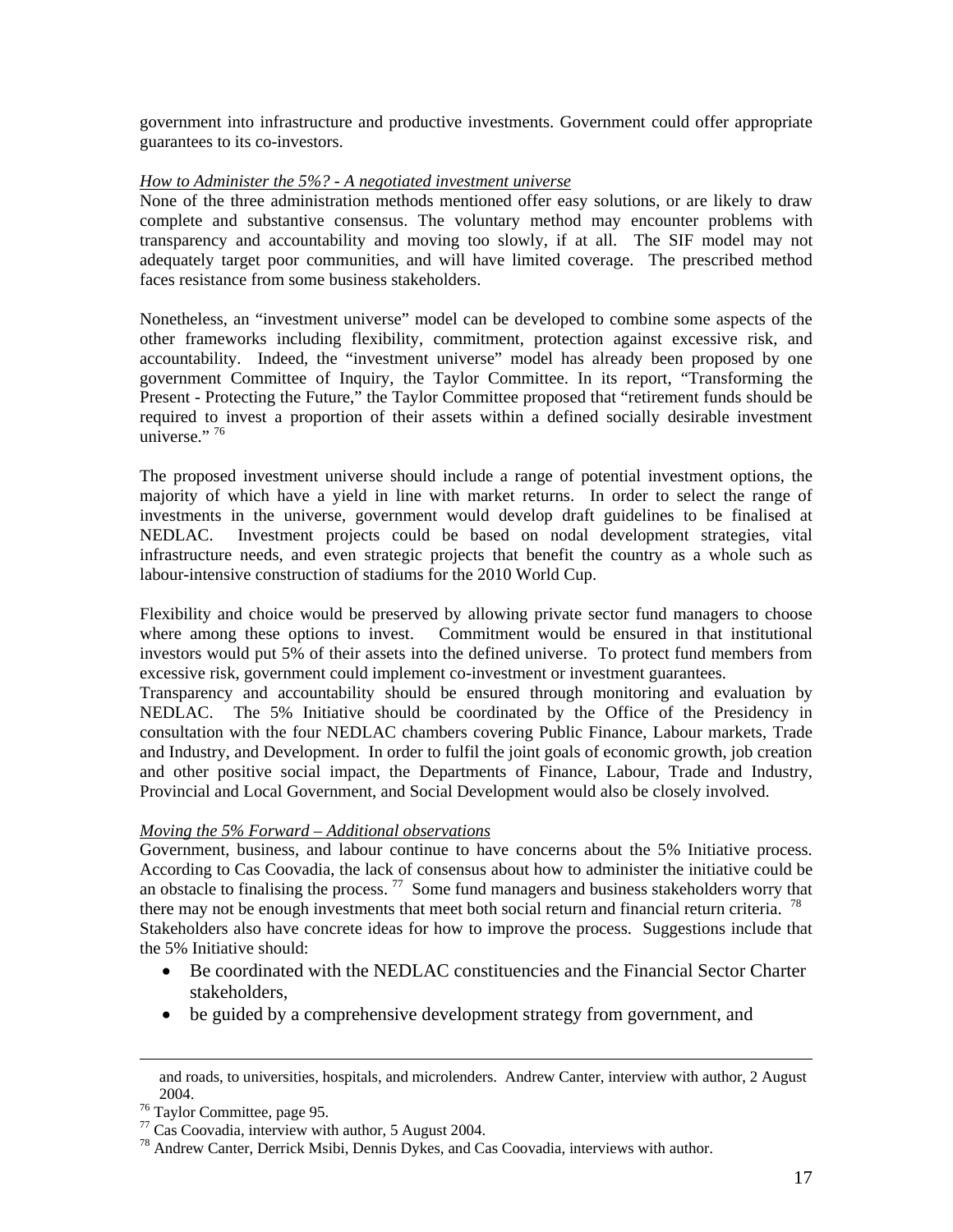• incorporate an exit strategy for investors (if an investment is not going well, it should be trade-able so the fund does not lose all of its invested money).<sup>79</sup>

At the same time, most people involved in the process remain optimistic. According to Jan Mahlangu, giving better direction to fund managers and training to trustees will ensure that change is possible.  $80$  Vusi Gumede believes that all these disagreements I'm optimistic can be overcome … ultimately there is a way forward … the fact that there was an agreement is a very important achievement, and it's going to be very hard for anyone to change that because the whole country is watching.  $81$ 

Cas Coovadia agrees that there is a "coming together of minds across the parties," and adds that "in the next five years we can make difference." $82$ 

However, given the experience of low investment throughout the post-Apartheid era, stakeholder optimism by itself will not be enough to achieve a turnaround. Ultimately, stakeholders will look to government to demonstrate sufficient political will to address the problem of inadequate investment in growth and development – and give leadership to this process. Although this may be the case, it is the constituencies that have borne the brunt of low investment, labour and community that will have to engage government to assume this role.

 $79$  Vusi Gumede, interview with author, 27 July 2004; Neva Makgetla, interview with author 15 July 2004; William Frater, interview with author, 2 August 2004. <sup>80</sup> Jan Mahlangu, interview with author, 5 July 2004. <sup>82</sup> Cas Coovadia, interview with author, 5 August 2004.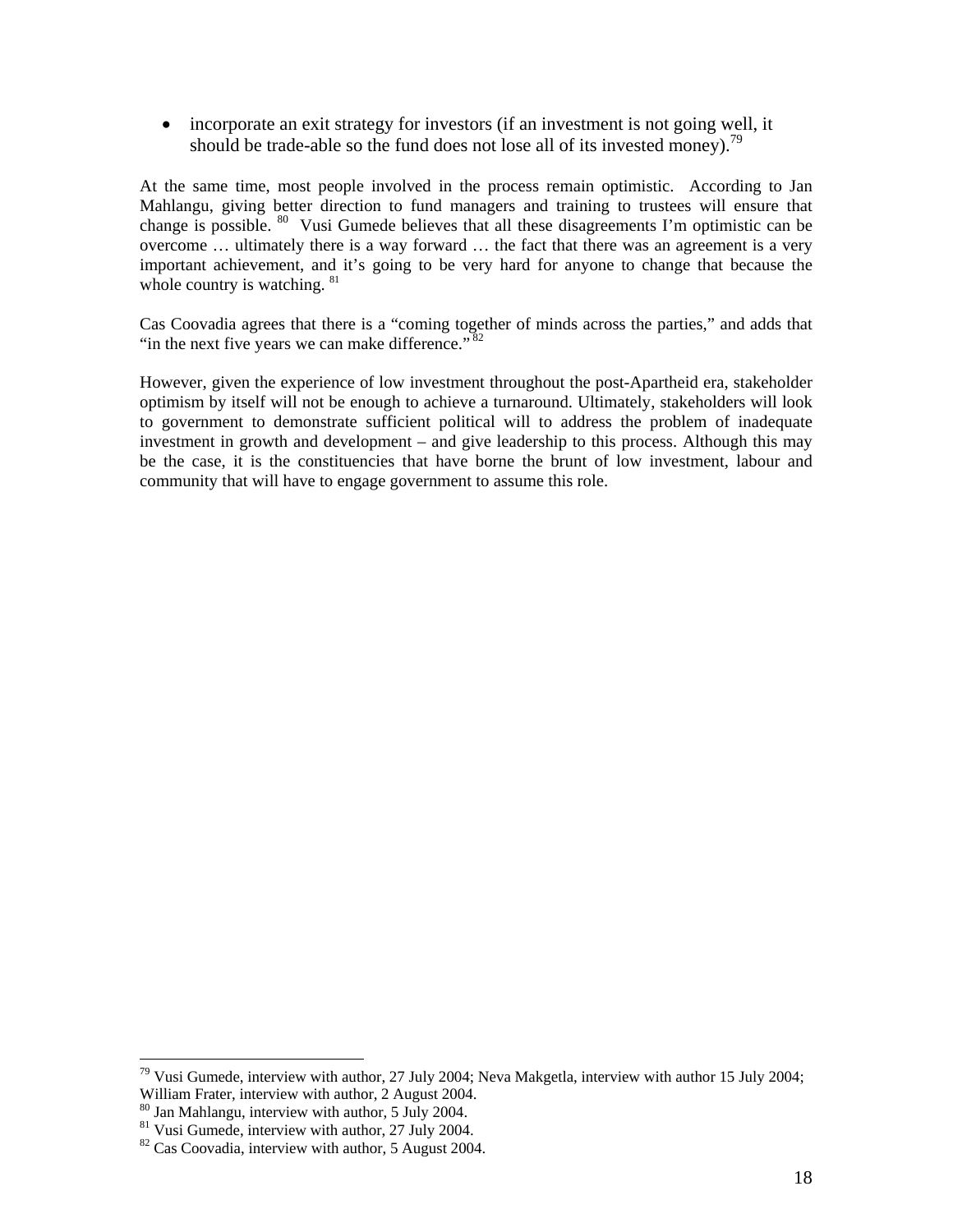#### **6. REFERENCES**

Black Economic Empowerment Commission. *BEE Com Report*. 2001.

Canter, Andrew. Futuregrowth Asset Management. Interview with author, 2 August 2004.

Christodoulou, Lisa. Futuregrowth Asset Management. Interview with author, 2 August 2004.

Coovadia, Cas. Banking Council. Interview with author, 5 August 2004.

Dykes, Dennis. NEDCOR. Interview with author, 4 August 2004.

Frater, William. Frater Assets. Interview with author, 2 August 2004.

Futuregrowth brochure, "Targeted Investments: Sound Economic Returns and Social Impact." date unknown.

Gostner, Karl. "Socially Responsible Investment in South Africa." NALEDI Pension Fund Unit Research Paper Series. March 2004.

Gqubule, Duma. Member of BEE Commission. Phone interview with author, 16 July 2004.

Gumede, Vusi. Office of the President. Interview with author, 27 July 2004.

Haines, Richard and Geoffrey Wood. "Unemployment, Marginalisation and Survival in Greater East London," in *Development Southern Africa*, Vol. 19, No. 4. Oct 2002.

Heinz, James. "Poverty and Economics in South Africa." NALEDI. 1995.

International Workshop on Social Funds. World Bank. May 1997.

http://www.un.org/esa/socdev/poverty/wb2.pdf

Jorgensen, Steen Lau and Julie van Domelen. "Helping the Poor Manage Risk Better: The Role of Social Funds." World Bank. 1999.

Kemp, Willem and Robert Macdonald. "Infrastructure Investment: an Overview." NALEDI Pension Fund Unit Research Paper Series. March 2004.

Leibbrandt, M., H. Bhorat, and I. Woolard. "Household Inequality and the Labour Market in South Africa," in *Contemporary Economic Policy*, Volume19, pages 73-86. 2001.

Lennox, James, Carol O'Brien and Bill Lacey. South African Chamber of Business. Interview with author, 30 July 2004.

Mahlangu, Jan. COSATU. Interview with author, 5 July 2004.

Makgetla, Neva. COSATU. Interview with author. 15 July 2004.

Masilela, Elias. Department of Finance. Interview with author, 3 August 2004.